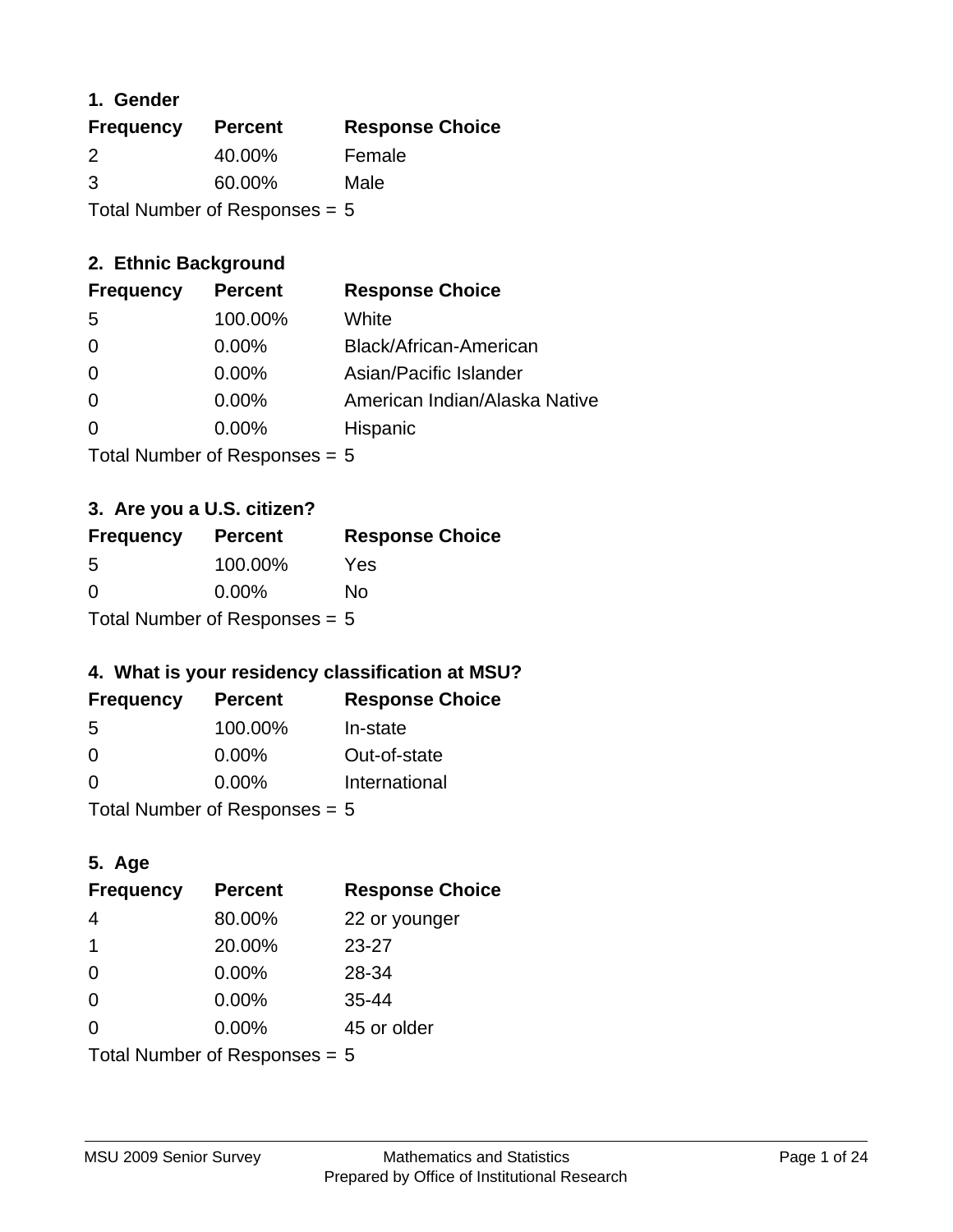**6. Has either of your parents received a bachelor's degree?**

| <b>Frequency</b> | <b>Percent</b>                  | <b>Response Choice</b> |
|------------------|---------------------------------|------------------------|
| 3                | 60.00%                          | Yes                    |
| $\mathcal{P}$    | 40.00%                          | Nο                     |
|                  | Total Number of Responses = $5$ |                        |

### **7. Has either of your parents received a degree from Murray State?**

| <b>Frequency</b> | <b>Percent</b> | <b>Response Choice</b> |
|------------------|----------------|------------------------|
|                  | 20.00%         | Yes                    |

| 4 | 80.00% | No |
|---|--------|----|
|   |        |    |

Total Number of Responses = 5

### **8. What was your original entry status to MSU?**

| <b>Frequency</b> | <b>Percent</b> | <b>Response Choice</b>                           |
|------------------|----------------|--------------------------------------------------|
| 4                | 80.00%         | Freshman                                         |
| $\overline{1}$   | 20.00%         | Transfer from community college/technical school |
| $\Omega$         | $0.00\%$       | Transfer from 4-yr institution                   |
|                  |                |                                                  |

Total Number of Responses = 5

#### **9. If transfer student, how many credits were transferred?**

| <b>Frequency</b>               | <b>Percent</b> | <b>Response Choice</b> |
|--------------------------------|----------------|------------------------|
| -0                             | $0.00\%$       | 12 or fewer            |
| 0                              | $0.00\%$       | $13 - 30$              |
| 0                              | $0.00\%$       | $31 - 60$              |
|                                | 100.00%        | Over <sub>60</sub>     |
| $Total Number of DoEROROR = 1$ |                |                        |

Total Number of Responses = 1

# **10. If transfer student, approximately what percent of your University Studies (general education) classes did you take at Murray State?**

| <b>Frequency</b>                | <b>Percent</b> | <b>Response Choice</b> |
|---------------------------------|----------------|------------------------|
| $\Omega$                        | $0.00\%$       | Under 25%              |
| $\Omega$                        | 0.00%          | 25-49%                 |
| $\Omega$                        | 0.00%          | 50-74%                 |
| 1                               | 100.00%        | 75-100%                |
| Total Number of Responses $= 1$ |                |                        |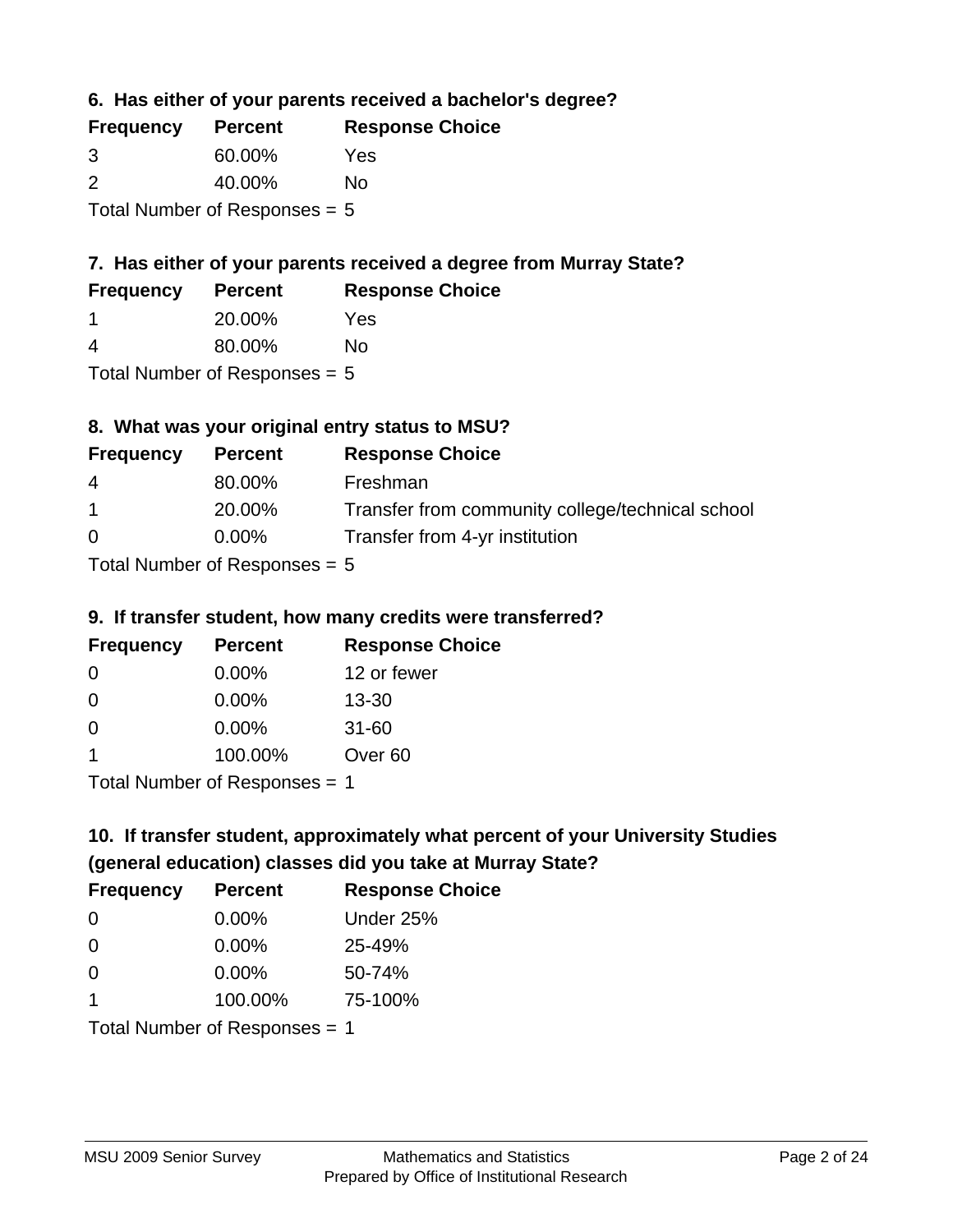#### **11. What has been your attendance status at MSU?**

| <b>Frequency</b>                | <b>Percent</b> | <b>Response Choice</b>     |
|---------------------------------|----------------|----------------------------|
| 5                               | 100.00%        | <b>Primarily full-time</b> |
| $\Omega$                        | $0.00\%$       | <b>Primarily part-time</b> |
| Total Number of Responses = $5$ |                |                            |

### **12. In which Residential College are you a member?**

| <b>Frequency</b> | <b>Percent</b> | <b>Response Choice</b>            |
|------------------|----------------|-----------------------------------|
| 0                | 0.00%          | Do not know                       |
| 0                | $0.00\%$       | <b>Clark College</b>              |
| 0                | 0.00%          | <b>Elizabeth College</b>          |
| 0                | $0.00\%$       | <b>Franklin-Springer Colleges</b> |
| 2                | 40.00%         | <b>Hart College</b>               |
| 0                | 0.00%          | <b>Hester College</b>             |
|                  | 20.00%         | <b>Regents College</b>            |
|                  | 20.00%         | <b>Richmond College</b>           |
|                  | 20.00%         | <b>White College</b>              |

Total Number of Responses = 5

### **13. Have you ever received any type of Financial Aid while at MSU? (Scholarships, grants, work-study, etc.)**

| <b>Frequency</b>                | <b>Percent</b> | <b>Response Choice</b> |
|---------------------------------|----------------|------------------------|
| 5                               | 100.00%        | Yes                    |
| 0                               | $0.00\%$       | No                     |
| Total Number of Responses = $5$ |                |                        |

**14. What degree are you seeking at this time?**

| <b>Frequency</b> | <b>Percent</b>                  | <b>Response Choice</b> |
|------------------|---------------------------------|------------------------|
| $\Omega$         | $0.00\%$                        | Associate              |
| 5                | 100.00%                         | <b>Baccalaureate</b>   |
|                  | Total Number of Responses = $5$ |                        |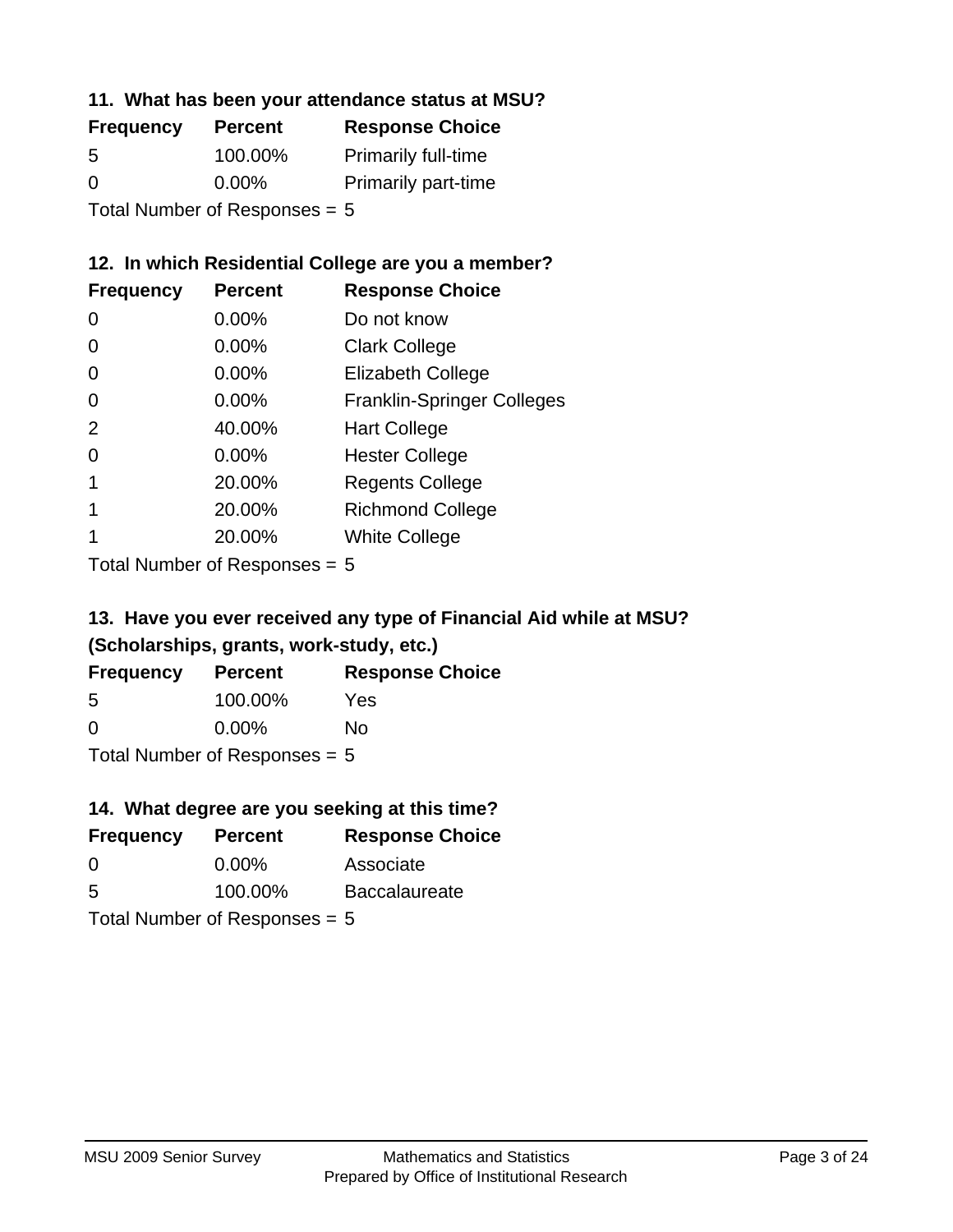**15. How many years will it take you to complete your degree from the point of your initial enrollment in college (including any time at a previous institution)?**

| <b>Frequency</b> | <b>Percent</b> | <b>Response Choice</b> |
|------------------|----------------|------------------------|
| 0                | 0.00%          | Two                    |
| 0                | 0.00%          | <b>Three</b>           |
| 3                | 60.00%         | Four                   |
| 2                | 40.00%         | Five                   |
| $\overline{0}$   | 0.00%          | <b>Six</b>             |
| $\overline{0}$   | 0.00%          | More than six          |
|                  |                |                        |

Total Number of Responses = 5

#### **16. In what range does your grade point average fall?**

| <b>Frequency</b> | <b>Percent</b>               | <b>Response Choice</b> |
|------------------|------------------------------|------------------------|
| 0                | 0.00%                        | $2.00 - 2.50$          |
| 0                | $0.00\%$                     | $2.51 - 3.00$          |
| 0                | $0.00\%$                     | $3.01 - 3.50$          |
| 5                | 100.00%                      | $3.51 - 4.00$          |
|                  | $\tau$ . The state of $\sim$ |                        |

Total Number of Responses = 5

# **They are used to sort the data, and do not appear in this table Questions 17 and 18 relate to department and program information.**

#### **19. For what purpose did you enroll at MSU?**

| <b>Frequency</b>            | <b>Percent</b> | <b>Response Choice</b>                    |
|-----------------------------|----------------|-------------------------------------------|
| 0                           | $0.00\%$       | To receive an associate degree            |
| 5                           | 100.00%        | To receive a baccalaureate degree         |
| $\overline{0}$              | $0.00\%$       | To take a few job related courses         |
| $\Omega$                    | $0.00\%$       | To transfer to another college/university |
| Total Number of Desponses E |                |                                           |

I otal Number of Responses  $= 5$ 

# **20. What is the highest degree you eventually hope to receive?**

| <b>Frequency</b> | <b>Percent</b>                 | <b>Response Choice</b> |
|------------------|--------------------------------|------------------------|
| 0                | $0.00\%$                       | Associate              |
| 0                | $0.00\%$                       | <b>Baccalaureate</b>   |
| $\overline{4}$   | 80.00%                         | Graduate               |
| -1               | 20.00%                         | Professional           |
|                  | $Total Number of Denonone = F$ |                        |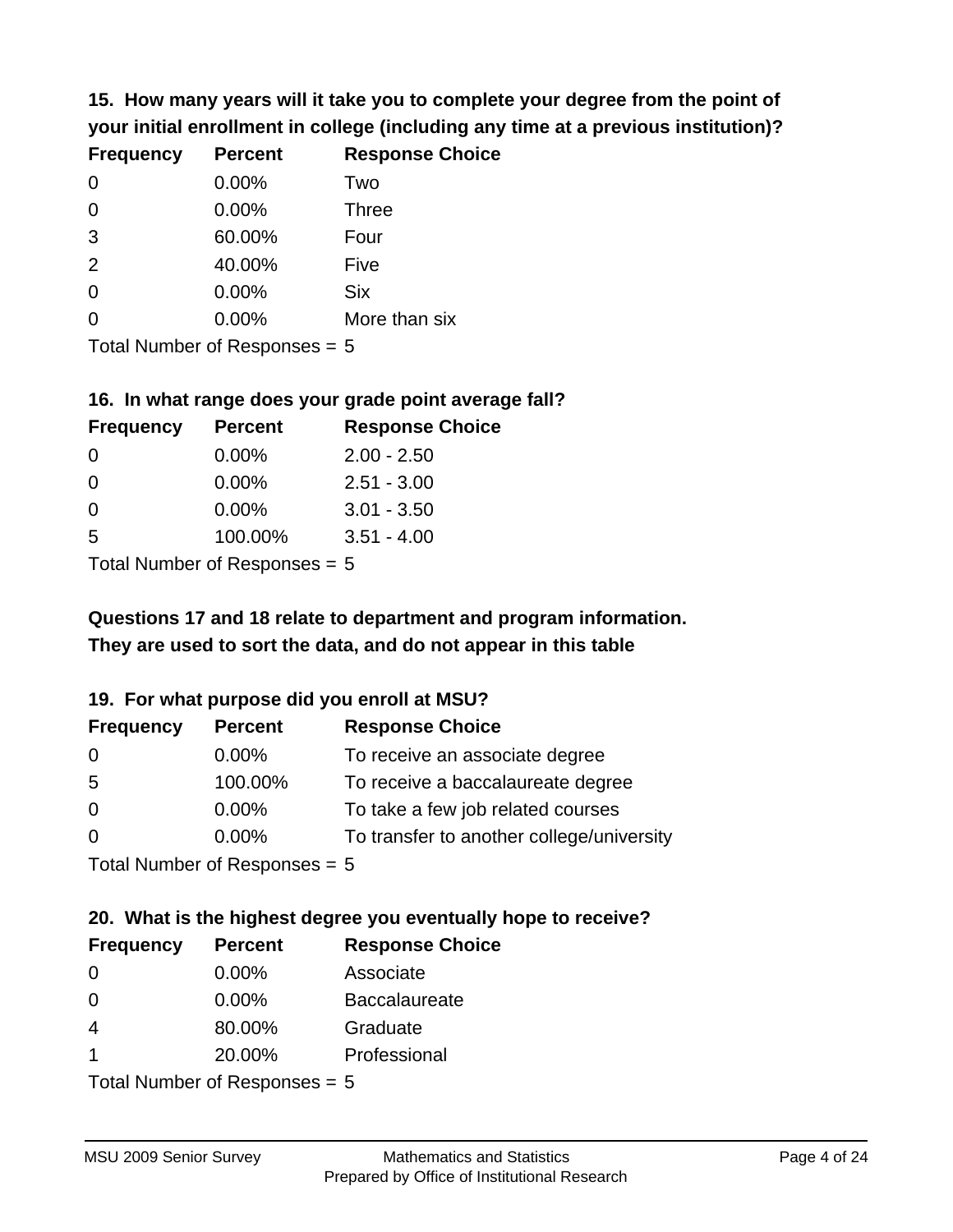#### **21. Which best describes your situation?**

| <b>Frequency</b> | <b>Percent</b> | <b>Response Choice</b>               |
|------------------|----------------|--------------------------------------|
| 2                | 40.00%         | Did not change major/area            |
| $\Omega$         | $0.00\%$       | Did not initially declare major/area |
| 3                | 60.00%         | Changed major/area                   |

Total Number of Responses = 5

### **22. While school was in session during the past year, how many hours per week, on average, did you work for pay?**

| <b>Frequency</b> | <b>Percent</b> | <b>Response Choice</b> |
|------------------|----------------|------------------------|
| -1               | 20.00%         | Did not work           |
| 2                | 40.00%         | Worked 1-10 hrs        |
| 2                | 40.00%         | Worked 11-20 hrs       |
| $\Omega$         | 0.00%          | Worked 21-30 hrs       |
| $\Omega$         | 0.00%          | Worked 31-40 hrs       |
| 0                | 0.00%          | Worked over 40 hrs     |
|                  |                |                        |

Total Number of Responses = 5

#### **23. For the most part, were classes offered at times convenient to you?**

| <b>Frequency</b>                | <b>Percent</b> | <b>Response Choice</b> |
|---------------------------------|----------------|------------------------|
| .5                              | 100.00%        | Yes                    |
| $\Omega$                        | $0.00\%$       | Nο                     |
| Total Number of Responses = $5$ |                |                        |

#### **24. If no, what time would you have preferred?**

| <b>Frequency</b> | <b>Percent</b>                  | <b>Response Choice</b> |
|------------------|---------------------------------|------------------------|
| $\Omega$         | $0.00\%$                        | Late afternoon         |
| $\Omega$         | 0.00%                           | Evening                |
| $\Omega$         | $0.00\%$                        | Weekend                |
| $\Omega$         | $0.00\%$                        | During the day         |
|                  | Total Number of Responses = $0$ |                        |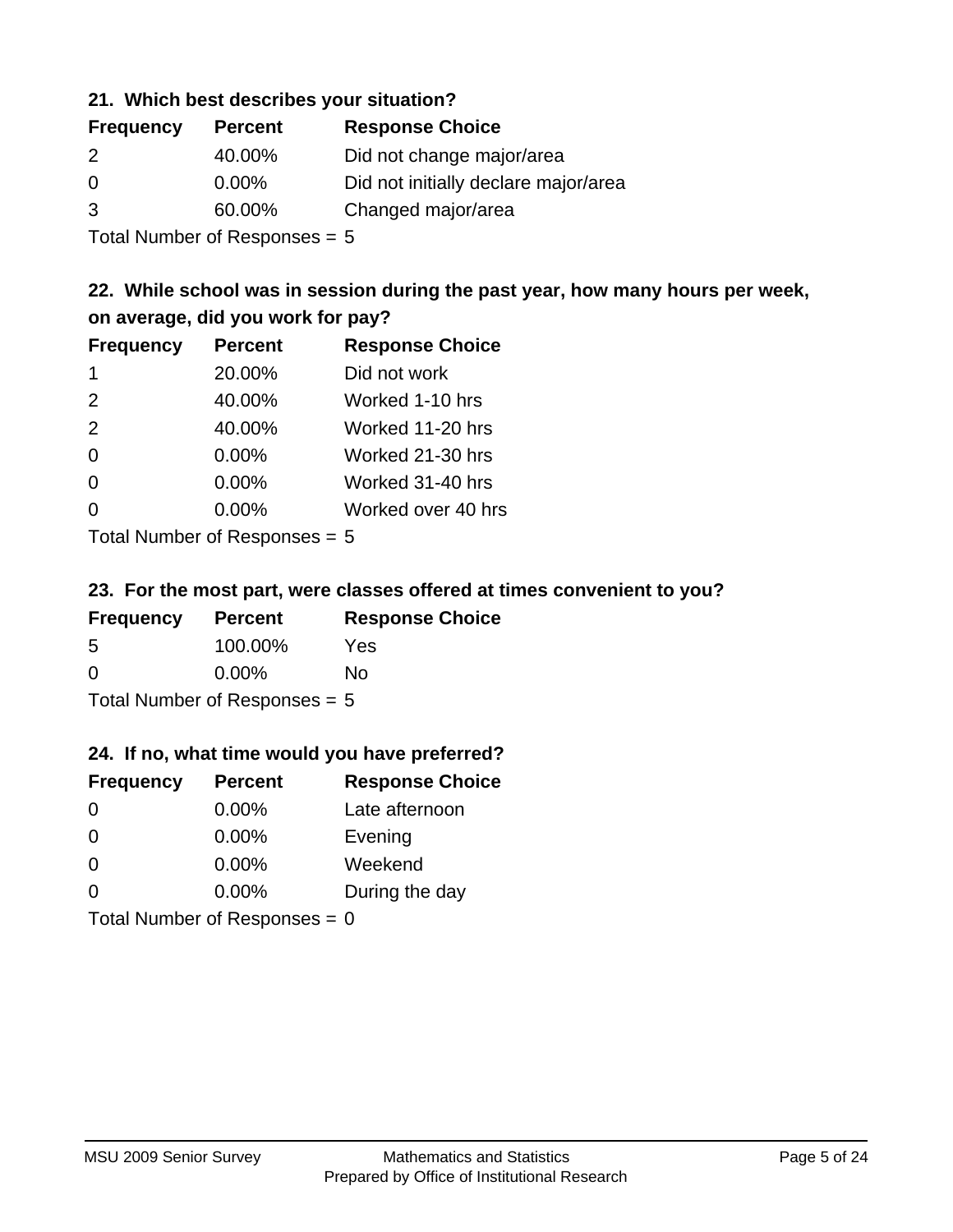#### **25. Which best describes the location where you completed the majority of your coursework?**

| <b>Frequency</b> | <b>Percent</b>             | <b>Response Choice</b> |
|------------------|----------------------------|------------------------|
| 5                | 100.00%                    | <b>Murray</b>          |
| $\overline{0}$   | 0.00%                      | Paducah                |
| $\Omega$         | 0.00%                      | Ft. Campbell           |
| $\overline{0}$   | 0.00%                      | Madisonville           |
| $\overline{0}$   | 0.00%                      | Hopkinsville           |
| 0                | 0.00%                      | Henderson              |
| $\overline{0}$   | 0.00%                      | On the Internet        |
| 0                | 0.00%                      | Other                  |
|                  | Total Number of Deepersoon |                        |

Total Number of Responses = 5

#### **26. Did you take any online courses while at Murray State?**

| <b>Frequency</b>                | <b>Percent</b> | <b>Response Choice</b> |
|---------------------------------|----------------|------------------------|
| -0                              | $0.00\%$       | Yes                    |
| -5                              | 100.00%        | No                     |
| Total Number of Responses $= 5$ |                |                        |

# **27. Did it take you an extra semester or more to complete degree requirements at Murray State?**

| <b>Frequency</b>          | <b>Percent</b> | <b>Response Choice</b> |
|---------------------------|----------------|------------------------|
| 3                         | 60.00%         | Yes                    |
| $\mathcal{P}$             | 40.00%         | No                     |
| Total Number of Deepersee |                |                        |

Total Number of Responses = 5

#### **28. If yes, why did it take you an extra semester or more?**

| <b>Frequency</b> | <b>Percent</b>                  | <b>Response Choice</b>                                       |
|------------------|---------------------------------|--------------------------------------------------------------|
| $\mathbf 0$      | 0.00%                           | Work obligation limited my enrollment.                       |
| $\mathbf 0$      | $0.00\%$                        | Family obligations limited my enrollment.                    |
| $\mathbf 0$      | $0.00\%$                        | Tuition and other costs of attendance limited my enrollment. |
| $\mathbf{1}$     | 33.33%                          | A decision to change majors added to my requirements.        |
| $\mathbf 0$      | $0.00\%$                        | A required course or courses were not offered.               |
| $\mathbf{1}$     | 33.33%                          | Credits were lost transferring to Murray State.              |
| $\mathbf{1}$     | 33.33%                          | Other                                                        |
|                  | Total Number of Responses $=$ 3 |                                                              |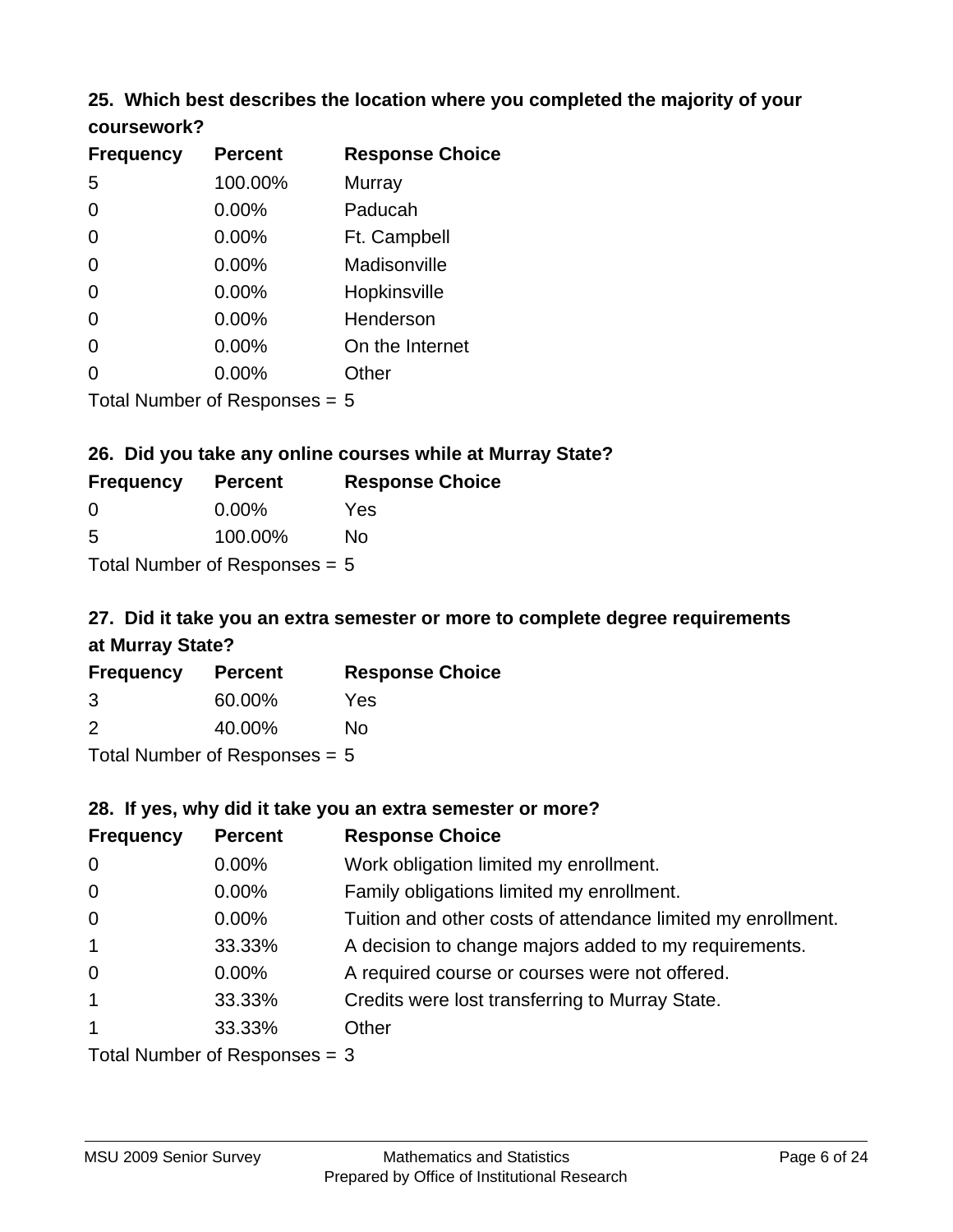### **29. Did you have trouble getting any course(s) you needed while at Murray State?**

| <b>Frequency</b>                | <b>Percent</b> | <b>Response Choice</b> |
|---------------------------------|----------------|------------------------|
| - 0                             | $0.00\%$       | Yes                    |
| -5                              | 100.00%        | Nο                     |
| Total Number of Responses $= 5$ |                |                        |

#### **30. If yes, why did you have trouble getting the course?**

| <b>Frequency</b> | <b>Percent</b> | <b>Response Choice</b>                                |
|------------------|----------------|-------------------------------------------------------|
| $\overline{0}$   | $0.00\%$       | Not offered the semester I needed it.                 |
| $\overline{0}$   | $0.00\%$       | Not offered at hours convenient to my work schedule.  |
| $\overline{0}$   | $0.00\%$       | Not offered at hours suitable for my school schedule. |
| $\overline{0}$   | $0.00\%$       | All course sections were closed.                      |
| $\overline{0}$   | $0.00\%$       | I was unaware of the prerequisites for the course.    |
|                  |                |                                                       |

Total Number of Responses  $= 0$ 

### **31. Which statement best describes your experience with off-campus coop/internship?**

| <b>Frequency</b> | <b>Percent</b>                | <b>Response Choice</b>             |
|------------------|-------------------------------|------------------------------------|
| 5                | 100.00%                       | Cannot judge, I did not have one.  |
| $\Omega$         | 0.00%                         | My experience was very valuable.   |
| $\Omega$         | 0.00%                         | My experience was valuable.        |
| $\Omega$         | 0.00%                         | My experience was of little value. |
| $\Omega$         | $0.00\%$                      | My experience was of no value.     |
|                  | Tetal Nives box of Desperance |                                    |

Total Number of Responses = 5

# **32. Which statement best describes your experience with on-campus faculty-directed research, scholarly, or creative project?**

| <b>Frequency</b> | <b>Percent</b>                 | <b>Response Choice</b>             |
|------------------|--------------------------------|------------------------------------|
| $\overline{4}$   | 80.00%                         | Cannot judge; I did not have one.  |
| $\mathbf{1}$     | 20.00%                         | My experience was very valuable.   |
| $\Omega$         | $0.00\%$                       | My experience was valuable.        |
| $\Omega$         | 0.00%                          | My experience was of little value. |
| $\Omega$         | 0.00%                          | My experience was of no value.     |
|                  | $Total Number of Denonone = F$ |                                    |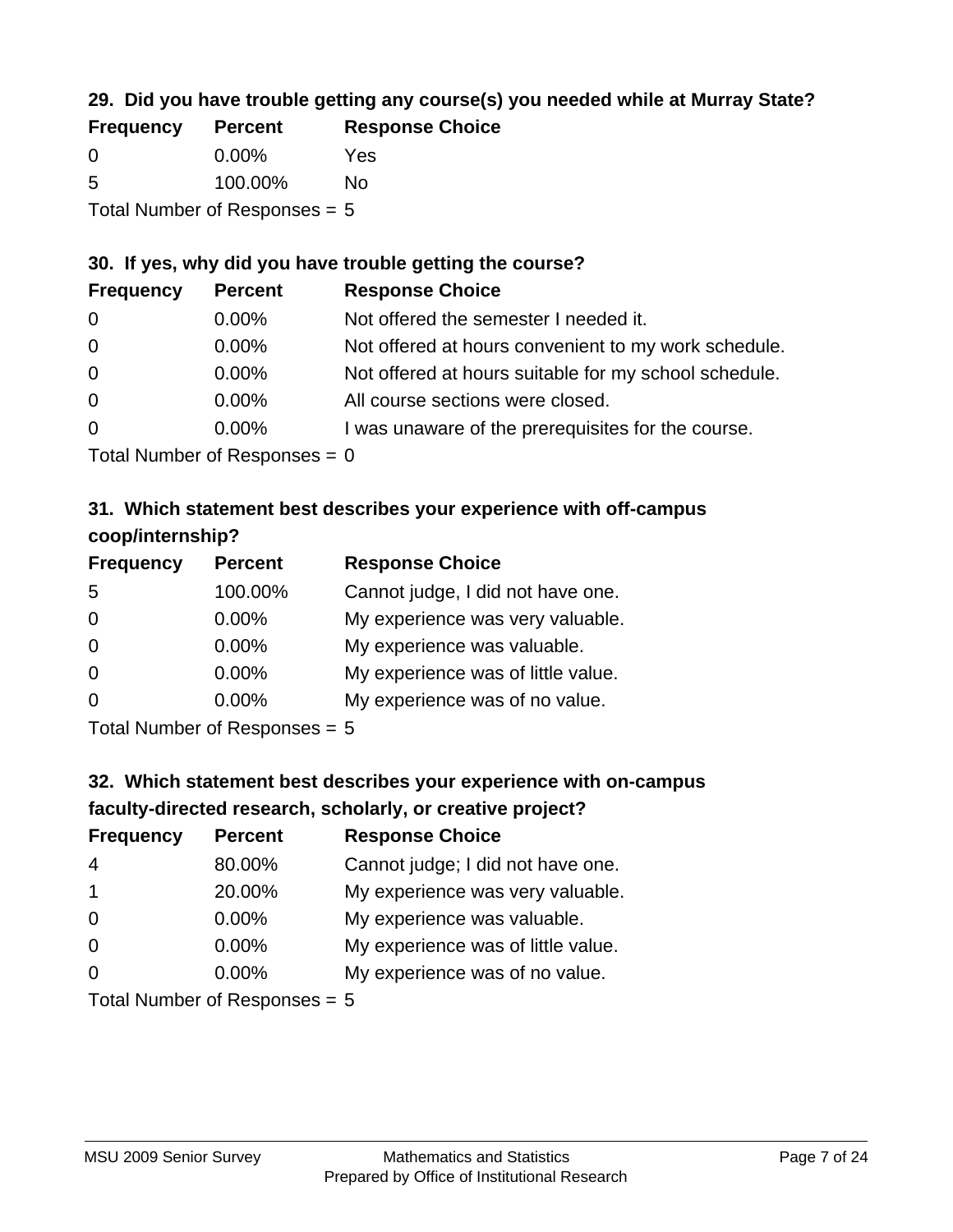#### **33. Which statement best describes your experience with academic advising in your major/area?**

| $\cdots$ your mapproved. |                |                                                       |
|--------------------------|----------------|-------------------------------------------------------|
| <b>Frequency</b>         | <b>Percent</b> | <b>Response Choice</b>                                |
| 0                        | $0.00\%$       | Cannot judge; I did not make use of the opportunity.  |
| 5                        | 100.00%        | I was satisfied with information my adviser provided. |
| $\overline{0}$           | $0.00\%$       | Advice was inaccurate, incomplete, or misleading.     |
| $\overline{0}$           | 0.00%          | My adviser was not available.                         |
|                          |                |                                                       |

Total Number of Responses = 5

### **For questions 34-48, indicate the extent to which you were satisfied.**

| 34. Class size relative to type of course |
|-------------------------------------------|
|-------------------------------------------|

| <b>Frequency</b>              | <b>Percent</b> | <b>Response Choice</b> |  |
|-------------------------------|----------------|------------------------|--|
| 2                             | 40.00%         | Very satisfied         |  |
| 3                             | 60.00%         | Satisfied              |  |
| $\Omega$                      | $0.00\%$       | <b>Dissatisfied</b>    |  |
| $\Omega$                      | $0.00\%$       | Very dissatisfied      |  |
| $Total Number of Denance = 5$ |                |                        |  |

 $Total$  Number of Responses  $= 5$ 

#### **35. Out-of-class availability of faculty**

| <b>Frequency</b> | <b>Percent</b>            | <b>Response Choice</b> |
|------------------|---------------------------|------------------------|
| 4                | 80.00%                    | Very satisfied         |
| $\mathbf 1$      | 20.00%                    | Satisfied              |
| $\Omega$         | $0.00\%$                  | <b>Dissatisfied</b>    |
| $\Omega$         | $0.00\%$                  | Very dissatisfied      |
|                  | Total Number of Deepensee |                        |

Total Number of Responses = 5

### **36. Effectiveness of your high school preparation for college work**

| <b>Frequency</b> | <b>Percent</b>                  | <b>Response Choice</b> |
|------------------|---------------------------------|------------------------|
| $\Omega$         | $0.00\%$                        | Very satisfied         |
| 4                | 80.00%                          | Satisfied              |
| $\mathbf 1$      | 20.00%                          | <b>Dissatisfied</b>    |
| $\Omega$         | $0.00\%$                        | Very dissatisfied      |
|                  | Total Number of Responses = $5$ |                        |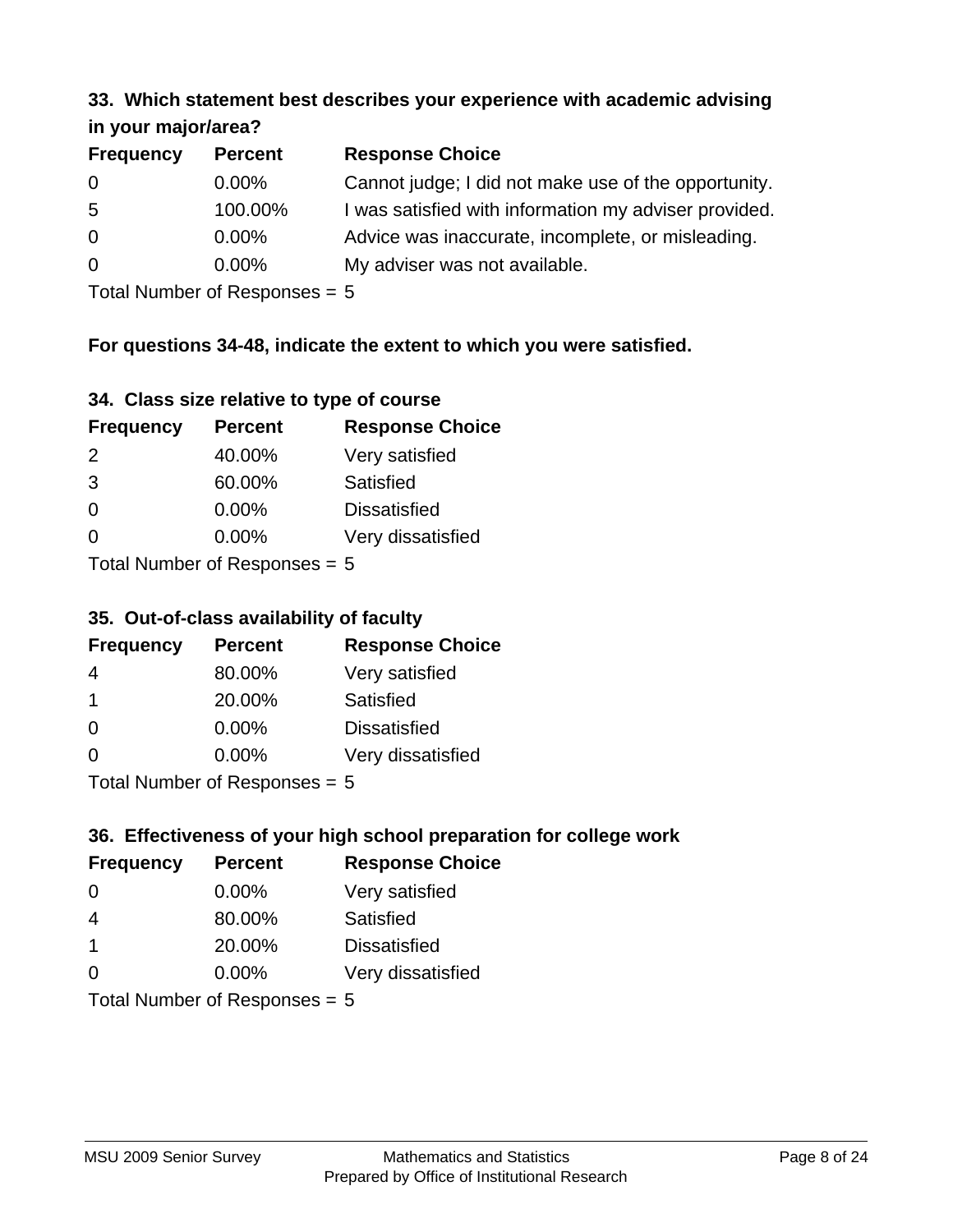### **37. Fairness of faculty in their treatment of individual students**

| <b>Frequency</b> | <b>Percent</b> | <b>Response Choice</b> |
|------------------|----------------|------------------------|
| $\mathcal{P}$    | 40.00%         | Very satisfied         |
| 3                | 60.00%         | Satisfied              |
| $\Omega$         | 0.00%          | <b>Dissatisfied</b>    |
| $\Omega$         | 0.00%          | Very dissatisfied      |
|                  |                |                        |

Total Number of Responses = 5

### **38. Overall quality of instruction at Murray State**

| <b>Frequency</b> | <b>Percent</b> | <b>Response Choice</b> |
|------------------|----------------|------------------------|
| $\mathcal{P}$    | 40.00%         | Very satisfied         |
| 3                | 60.00%         | Satisfied              |
| $\Omega$         | 0.00%          | <b>Dissatisfied</b>    |
| $\Omega$         | 0.00%          | Very dissatisfied      |
|                  |                |                        |

Total Number of Responses = 5

### **39. Quality of instruction in University Studies (General Education) courses**

| <b>Frequency</b> | <b>Percent</b>             | <b>Response Choice</b> |
|------------------|----------------------------|------------------------|
|                  | 20.00%                     | Very satisfied         |
| 4                | 80.00%                     | Satisfied              |
| $\Omega$         | 0.00%                      | <b>Dissatisfied</b>    |
| $\Omega$         | 0.00%                      | Very dissatisfied      |
|                  | Tatal Number of Desperance |                        |

Total Number of Responses = 5

#### **40. Quality of instruction in your major**

| <b>Frequency</b>          | <b>Percent</b> | <b>Response Choice</b> |
|---------------------------|----------------|------------------------|
| 3                         | 60.00%         | Very satisfied         |
| $\mathcal{P}$             | 40.00%         | Satisfied              |
| $\Omega$                  | 0.00%          | <b>Dissatisfied</b>    |
| $\Omega$                  | 0.00%          | Very dissatisfied      |
| Total Number of Deepensee |                |                        |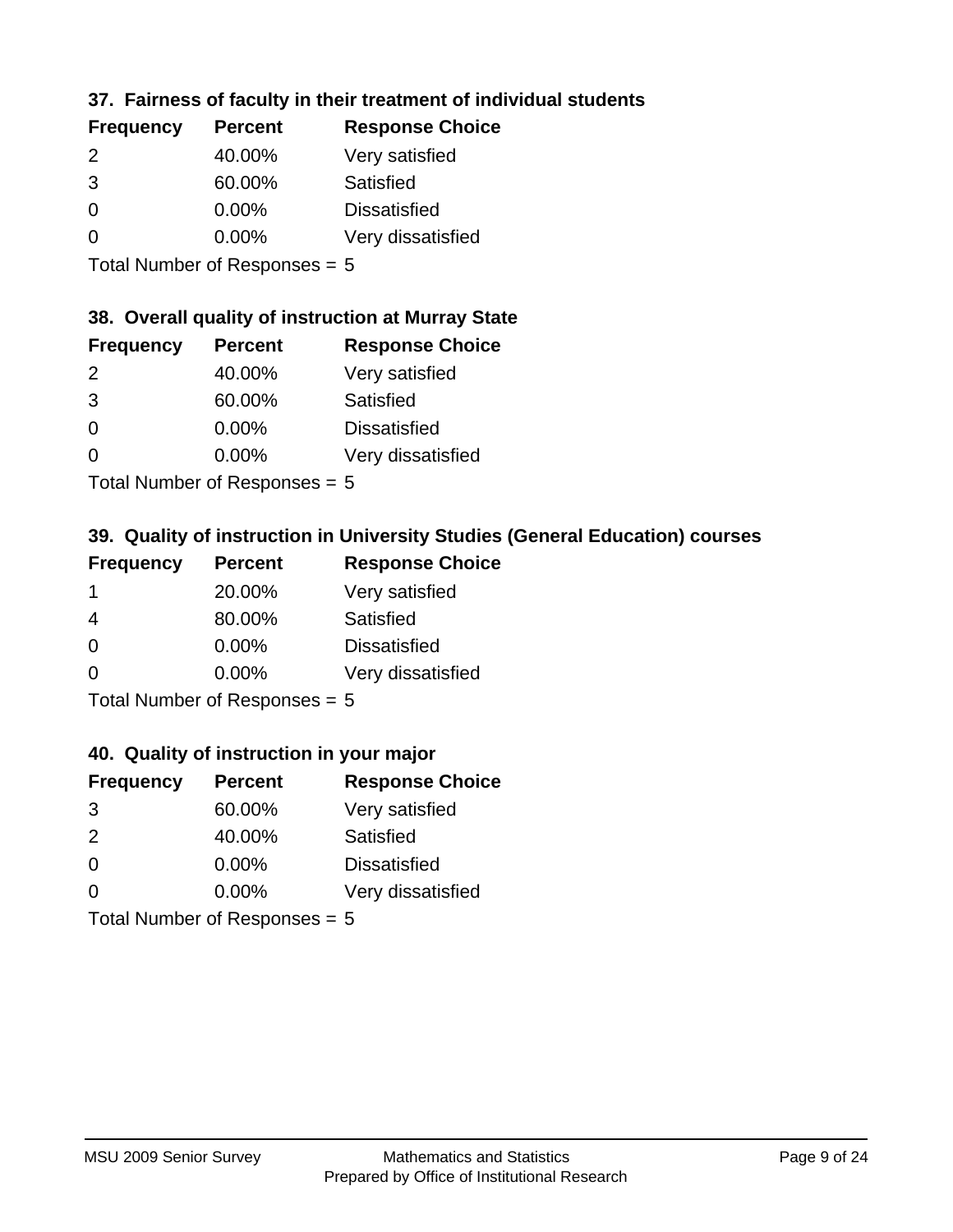### **41. Clarity of program objectives in your major**

| <b>Frequency</b> | <b>Percent</b> | <b>Response Choice</b> |
|------------------|----------------|------------------------|
| $\mathcal{P}$    | 40.00%         | Very satisfied         |
| 3                | 60.00%         | Satisfied              |
| $\Omega$         | $0.00\%$       | <b>Dissatisfied</b>    |
| O                | $0.00\%$       | Very dissatisfied      |
|                  |                |                        |

Total Number of Responses = 5

#### **42. Intellectual challenge of the academic program**

| <b>Frequency</b> | <b>Percent</b> | <b>Response Choice</b> |
|------------------|----------------|------------------------|
| 3                | 60.00%         | Very satisfied         |
| $\mathcal{P}$    | 40.00%         | Satisfied              |
| $\Omega$         | 0.00%          | <b>Dissatisfied</b>    |
| ∩                | 0.00%          | Very dissatisfied      |
|                  |                |                        |

Total Number of Responses = 5

### **43. Encouragement and information from your major department for employment after graduation**

| <b>Frequency</b>     | <b>Percent</b>                | <b>Response Choice</b> |
|----------------------|-------------------------------|------------------------|
| -1                   | 20.00%                        | Very satisfied         |
| 3                    | 60.00%                        | Satisfied              |
| $\blacktriangleleft$ | 20.00%                        | <b>Dissatisfied</b>    |
| $\Omega$             | $0.00\%$                      | Very dissatisfied      |
|                      | Total Nives box of Doom owned |                        |

Total Number of Responses = 5

### **44. Availability of opportunities to engage in a faculty-mentored research,**

### **scholarly, or creative project in your area of study/interest**

| <b>Frequency</b> | <b>Percent</b> | <b>Response Choice</b> |
|------------------|----------------|------------------------|
| 0                | $0.00\%$       | Very satisfied         |
| 5                | 100.00%        | Satisfied              |
| $\Omega$         | $0.00\%$       | <b>Dissatisfied</b>    |
| $\Omega$         | 0.00%          | Very dissatisfied      |
|                  |                |                        |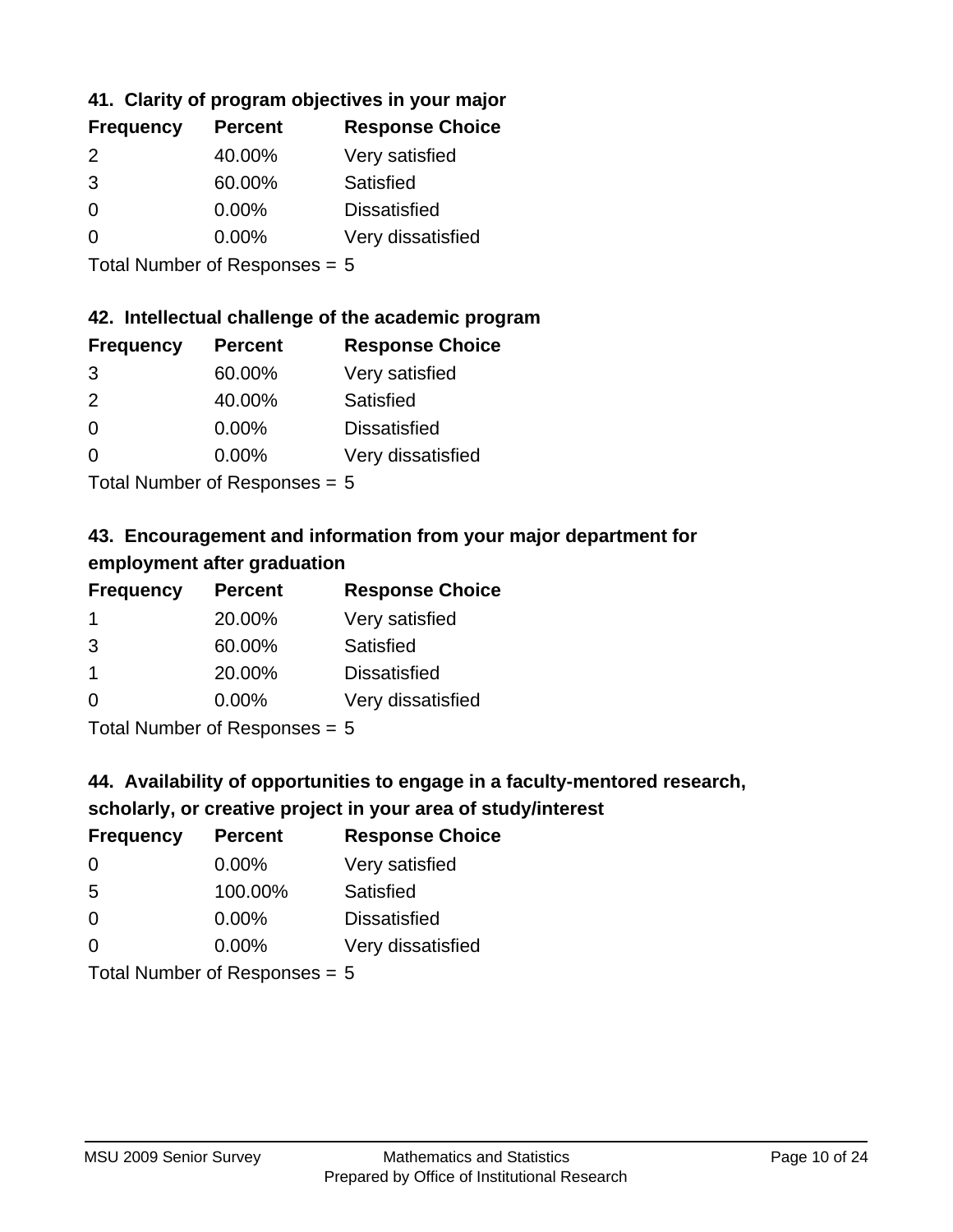#### **45. Library hours**

| <b>Frequency</b> | <b>Percent</b> | <b>Response Choice</b> |
|------------------|----------------|------------------------|
| 3                | 60.00%         | Very satisfied         |
|                  | 20.00%         | Satisfied              |
| $\Omega$         | 0.00%          | <b>Dissatisfied</b>    |
|                  | 20.00%         | Very dissatisfied      |
|                  |                |                        |

Total Number of Responses = 5

#### **46. Effectiveness of library personnel in meeting your information needs**

| <b>Frequency</b> | <b>Percent</b> | <b>Response Choice</b> |
|------------------|----------------|------------------------|
| 1                | 20.00%         | Very satisfied         |
|                  | 80.00%         | Satisfied              |
| ∩                | $0.00\%$       | <b>Dissatisfied</b>    |
| O                | $0.00\%$       | Very dissatisfied      |
|                  |                |                        |

Total Number of Responses = 5

#### **47. Access to library resources on hand**

| <b>Frequency</b> | <b>Percent</b>              | <b>Response Choice</b> |
|------------------|-----------------------------|------------------------|
| -1               | 20.00%                      | Very satisfied         |
| 4                | 80.00%                      | Satisfied              |
| $\Omega$         | $0.00\%$                    | <b>Dissatisfied</b>    |
| $\Omega$         | $0.00\%$                    | Very dissatisfied      |
|                  | Total Number of Desponses E |                        |

Total Number of Responses = 5

### **48. Electronic access to library resources**

| <b>Frequency</b>              | <b>Percent</b> | <b>Response Choice</b> |
|-------------------------------|----------------|------------------------|
| $\mathcal{P}$                 | 40.00%         | Very satisfied         |
| 3                             | 60.00%         | Satisfied              |
| $\Omega$                      | $0.00\%$       | <b>Dissatisfied</b>    |
| $\Omega$                      | 0.00%          | Very dissatisfied      |
| Total Number of Responses = 5 |                |                        |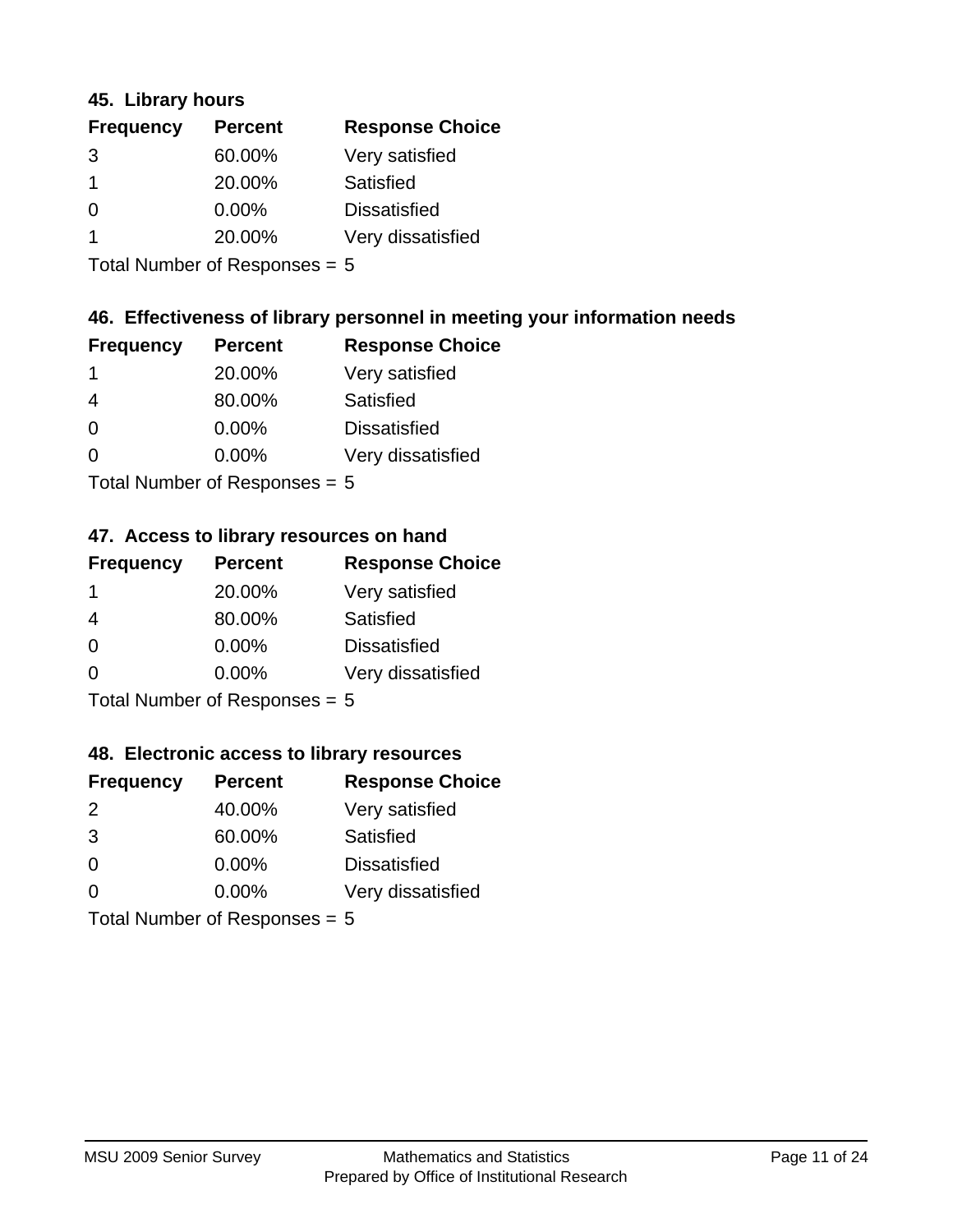**was in helping you achieve these goals. For questions 49-55, please indicate how effective University Studies at MSU** 

### **49. Writing Skills**

| <b>Frequency</b>                | <b>Percent</b> | <b>Response Choice</b> |
|---------------------------------|----------------|------------------------|
| -1                              | 20.00%         | Very effective         |
| 3                               | 60.00%         | Effective              |
| $\mathbf 1$                     | 20.00%         | Ineffective            |
| $\Omega$                        | $0.00\%$       | Very ineffective       |
| Total Number of Responses = $5$ |                |                        |

**50. Speaking Skills**

| <b>Frequency</b> | <b>Percent</b>            | <b>Response Choice</b> |
|------------------|---------------------------|------------------------|
| 2                | 40.00%                    | Very effective         |
| 3                | 60.00%                    | Effective              |
| $\Omega$         | 0.00%                     | Ineffective            |
| ∩                | 0.00%                     | Very ineffective       |
|                  | Total Number of Deepensee |                        |

Total Number of Responses = 5

#### **51. Critical Thinking Skills**

| <b>Frequency</b> | <b>Percent</b>            | <b>Response Choice</b> |
|------------------|---------------------------|------------------------|
| 2                | 40.00%                    | Very effective         |
| 3                | 60.00%                    | Effective              |
| $\Omega$         | 0.00%                     | Ineffective            |
| $\Omega$         | 0.00%                     | Very ineffective       |
|                  | Total Number of Deepensee |                        |

Total Number of Responses = 5

### **52. Computer Technology**

| <b>Frequency</b>                | <b>Percent</b> | <b>Response Choice</b> |
|---------------------------------|----------------|------------------------|
| -1                              | 20.00%         | Very effective         |
| 4                               | 80.00%         | Effective              |
| $\Omega$                        | $0.00\%$       | Ineffective            |
| $\Omega$                        | 0.00%          | Very ineffective       |
| Total Number of Responses = $5$ |                |                        |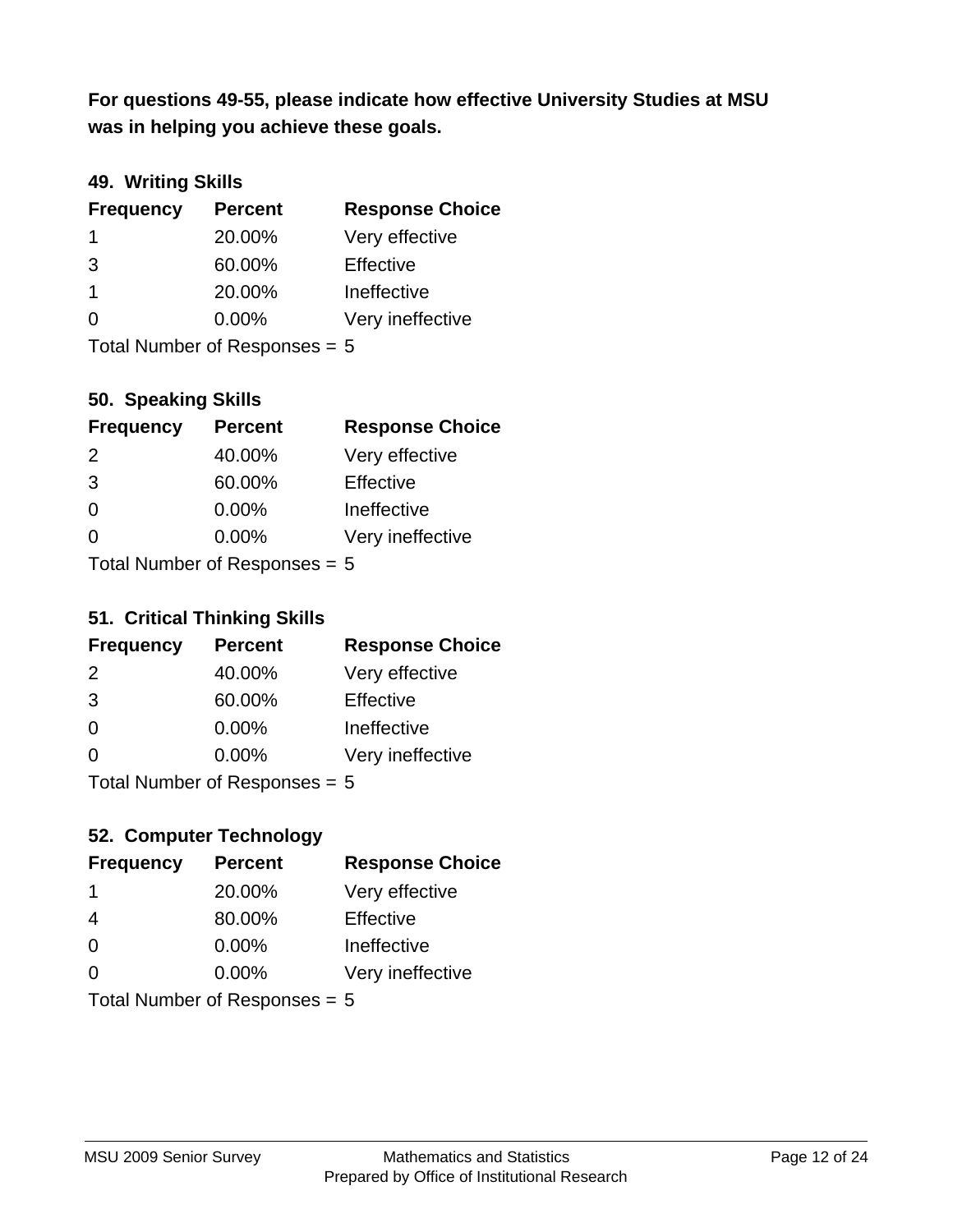### **53. General Knowledge in the liberal arts and sciences**

| <b>Frequency</b> | <b>Percent</b> | <b>Response Choice</b> |
|------------------|----------------|------------------------|
| 2                | 40.00%         | Very effective         |
| 3                | 60.00%         | Effective              |
| ∩                | $0.00\%$       | Ineffective            |
| O                | $0.00\%$       | Very ineffective       |
|                  |                |                        |

Total Number of Responses = 5

#### **54. International Perspectives**

| <b>Frequency</b> | <b>Percent</b> | <b>Response Choice</b> |
|------------------|----------------|------------------------|
| $\mathbf 1$      | 20.00%         | Very effective         |
| 3                | 60.00%         | Effective              |
| 1                | 20.00%         | Ineffective            |
| $\Omega$         | 0.00%          | Very ineffective       |
|                  |                |                        |

Total Number of Responses = 5

### **55. Stimulation of interest in areas outside your chosen field of study**

| <b>Frequency</b> | <b>Percent</b>            | <b>Response Choice</b> |
|------------------|---------------------------|------------------------|
| $\mathcal{P}$    | 40.00%                    | Very effective         |
| 3                | 60.00%                    | Effective              |
| $\Omega$         | 0.00%                     | Ineffective            |
| ∩                | 0.00%                     | Very ineffective       |
|                  | Total Number of Desponses |                        |

Total Number of Responses = 5

### **For questions 56-83, please indicate how satisfactorily the following met your needs**

#### **56. African-American Student Services**

| <b>Frequency</b> | <b>Percent</b>                  | <b>Response Choice</b> |
|------------------|---------------------------------|------------------------|
| 5                | 100.00%                         | Did not use            |
| $\Omega$         | 0.00%                           | Very satisfied         |
| $\Omega$         | 0.00%                           | <b>Satisfied</b>       |
| $\Omega$         | $0.00\%$                        | <b>Dissatisfied</b>    |
| $\Omega$         | 0.00%                           | Very dissatisfied      |
|                  | Total Number of Responses = $5$ |                        |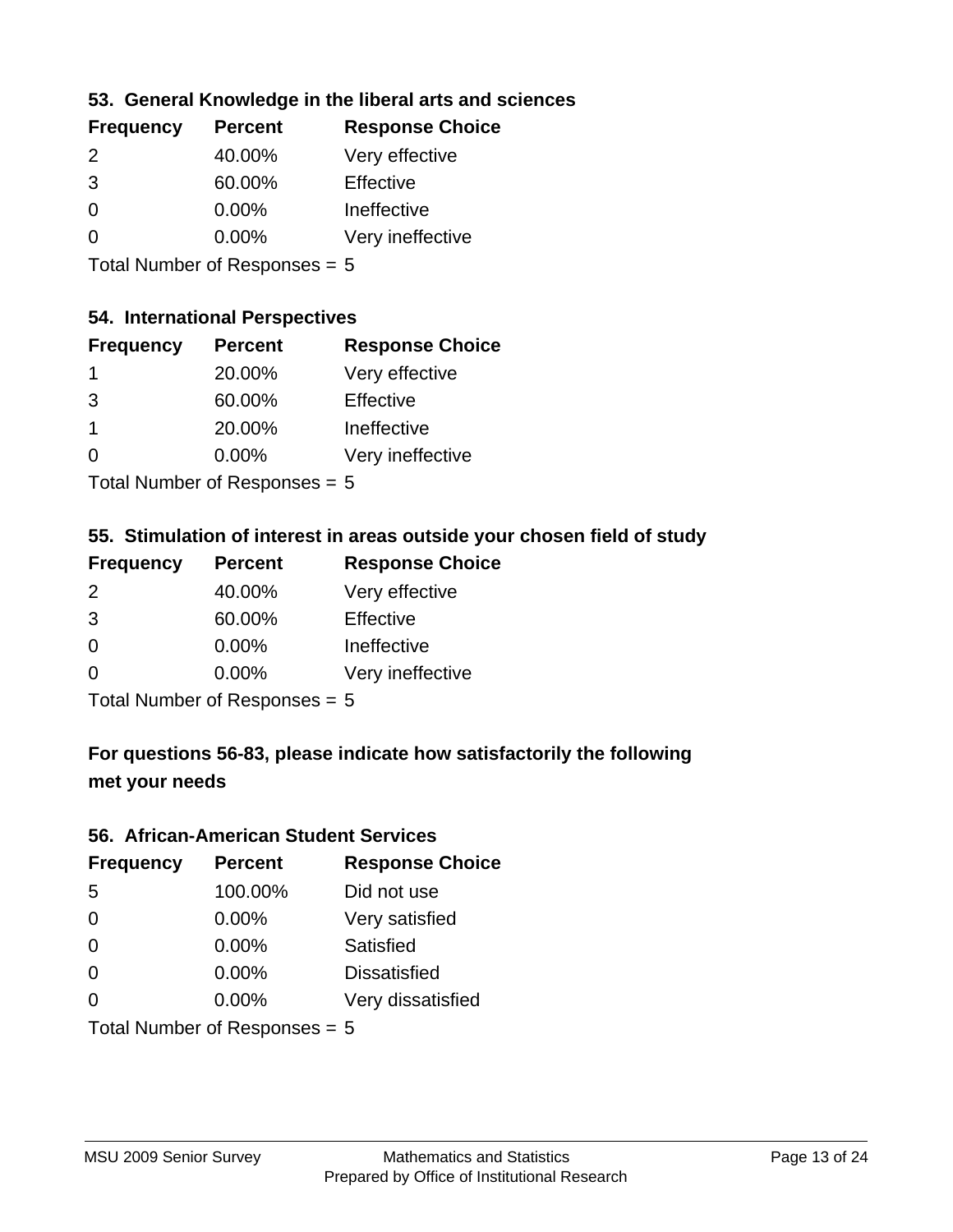#### **57. Career Services Office**

| <b>Frequency</b> | <b>Percent</b> | <b>Response Choice</b> |
|------------------|----------------|------------------------|
| 3                | 60.00%         | Did not use            |
| 1                | 20.00%         | Very satisfied         |
| 1                | 20.00%         | <b>Satisfied</b>       |
|                  | 0.00%          | <b>Dissatisfied</b>    |
|                  | $0.00\%$       | Very dissatisfied      |
|                  |                |                        |

Total Number of Responses = 5

### **58. Counseling and Testing Center**

| <b>Frequency</b> | <b>Percent</b>            | <b>Response Choice</b> |
|------------------|---------------------------|------------------------|
| 4                | 80.00%                    | Did not use            |
| 1                | 20.00%                    | Very satisfied         |
| $\Omega$         | 0.00%                     | <b>Satisfied</b>       |
| $\Omega$         | 0.00%                     | <b>Dissatisfied</b>    |
| 0                | $0.00\%$                  | Very dissatisfied      |
|                  | Total Number of Doopepooo |                        |

Total Number of Responses = 5

#### **59. Cultural programming and activities**

| <b>Frequency</b> | <b>Percent</b>            | <b>Response Choice</b> |
|------------------|---------------------------|------------------------|
| 5                | 100.00%                   | Did not use            |
| $\Omega$         | 0.00%                     | Very satisfied         |
| $\Omega$         | $0.00\%$                  | Satisfied              |
| $\Omega$         | $0.00\%$                  | <b>Dissatisfied</b>    |
| $\Omega$         | 0.00%                     | Very dissatisfied      |
|                  | Total Number of Desponses |                        |

Total Number of Responses = 5

#### **60. E-study courses**

| <b>Frequency</b>                | <b>Percent</b> | <b>Response Choice</b> |
|---------------------------------|----------------|------------------------|
| 3                               | 60.00%         | Did not use            |
| 2                               | 40.00%         | Very satisfied         |
| $\Omega$                        | 0.00%          | Satisfied              |
| $\Omega$                        | $0.00\%$       | <b>Dissatisfied</b>    |
| $\Omega$                        | 0.00%          | Very dissatisfied      |
| Total Number of Responses $= 5$ |                |                        |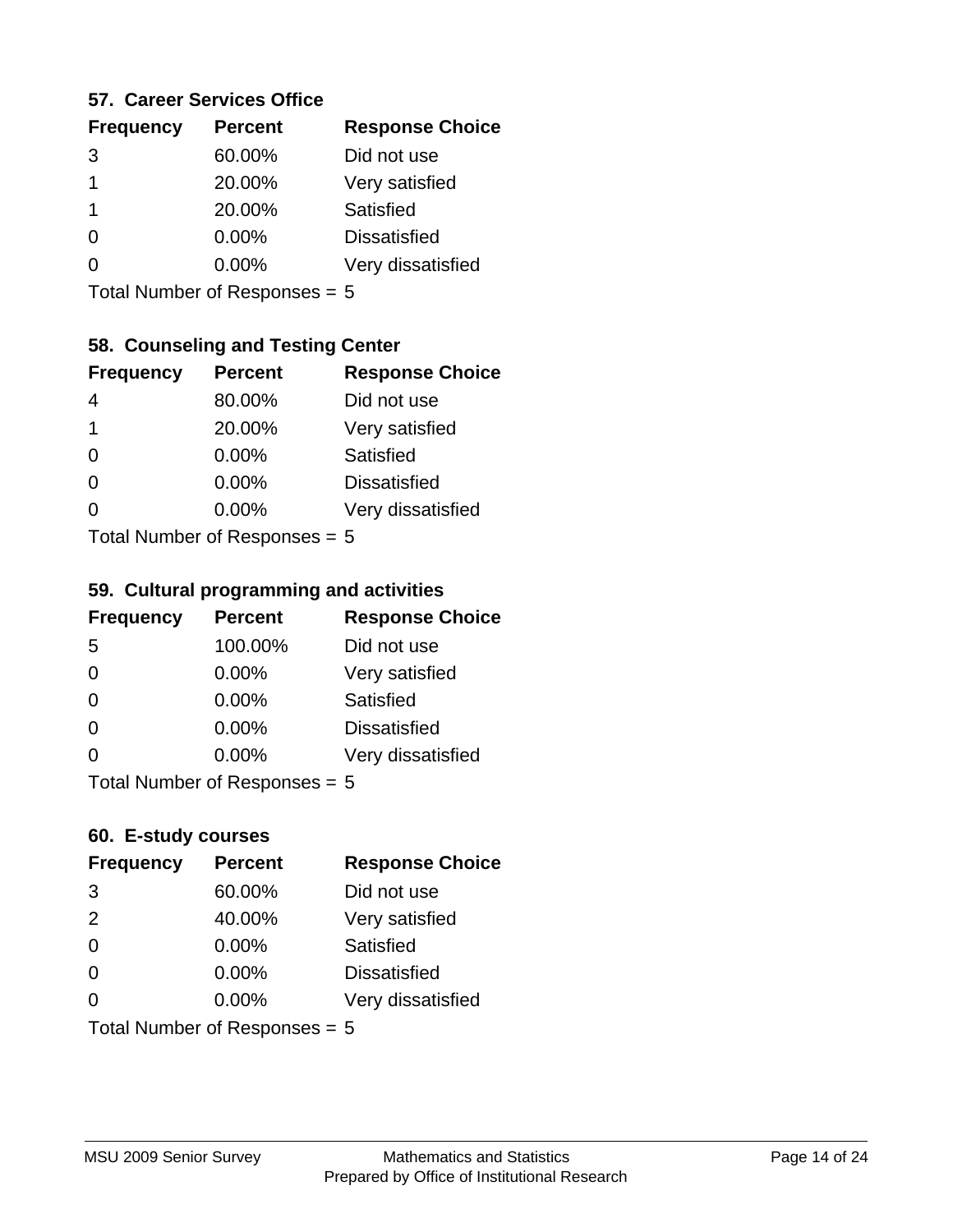#### **61. Food Services**

| <b>Frequency</b> | <b>Percent</b> | <b>Response Choice</b> |
|------------------|----------------|------------------------|
| $\left($         | 0.00%          | Did not use            |
|                  | 20.00%         | Very satisfied         |
| 4                | 80.00%         | Satisfied              |
| 0                | $0.00\%$       | <b>Dissatisfied</b>    |
|                  | $0.00\%$       | Very dissatisfied      |
|                  |                |                        |

Total Number of Responses = 5

### **62. Greek life and activities**

| <b>Frequency</b>                | <b>Percent</b> | <b>Response Choice</b> |
|---------------------------------|----------------|------------------------|
| 4                               | 80.00%         | Did not use            |
| $\Omega$                        | 0.00%          | Very satisfied         |
| 1                               | 20.00%         | Satisfied              |
| $\Omega$                        | 0.00%          | <b>Dissatisfied</b>    |
| O                               | $0.00\%$       | Very dissatisfied      |
| Total Number of Responses = $5$ |                |                        |

**63. Health Services**

| <b>Frequency</b> | <b>Percent</b>             | <b>Response Choice</b> |
|------------------|----------------------------|------------------------|
| -1               | 20.00%                     | Did not use            |
| 0                | $0.00\%$                   | Very satisfied         |
| 3                | 60.00%                     | Satisfied              |
| $\overline{1}$   | 20.00%                     | <b>Dissatisfied</b>    |
| $\Omega$         | 0.00%                      | Very dissatisfied      |
|                  | Tatal Number of Desperance |                        |

Total Number of Responses = 5

### **64. Honor Societies/Departmental Clubs/Special Interest Organizations**

| <b>Frequency</b>              | <b>Percent</b> | <b>Response Choice</b> |
|-------------------------------|----------------|------------------------|
| 3                             | 60.00%         | Did not use            |
| $\Omega$                      | $0.00\%$       | Very satisfied         |
| 2                             | 40.00%         | Satisfied              |
| $\Omega$                      | 0.00%          | <b>Dissatisfied</b>    |
| 0                             | 0.00%          | Very dissatisfied      |
| Total Number of Responses = 5 |                |                        |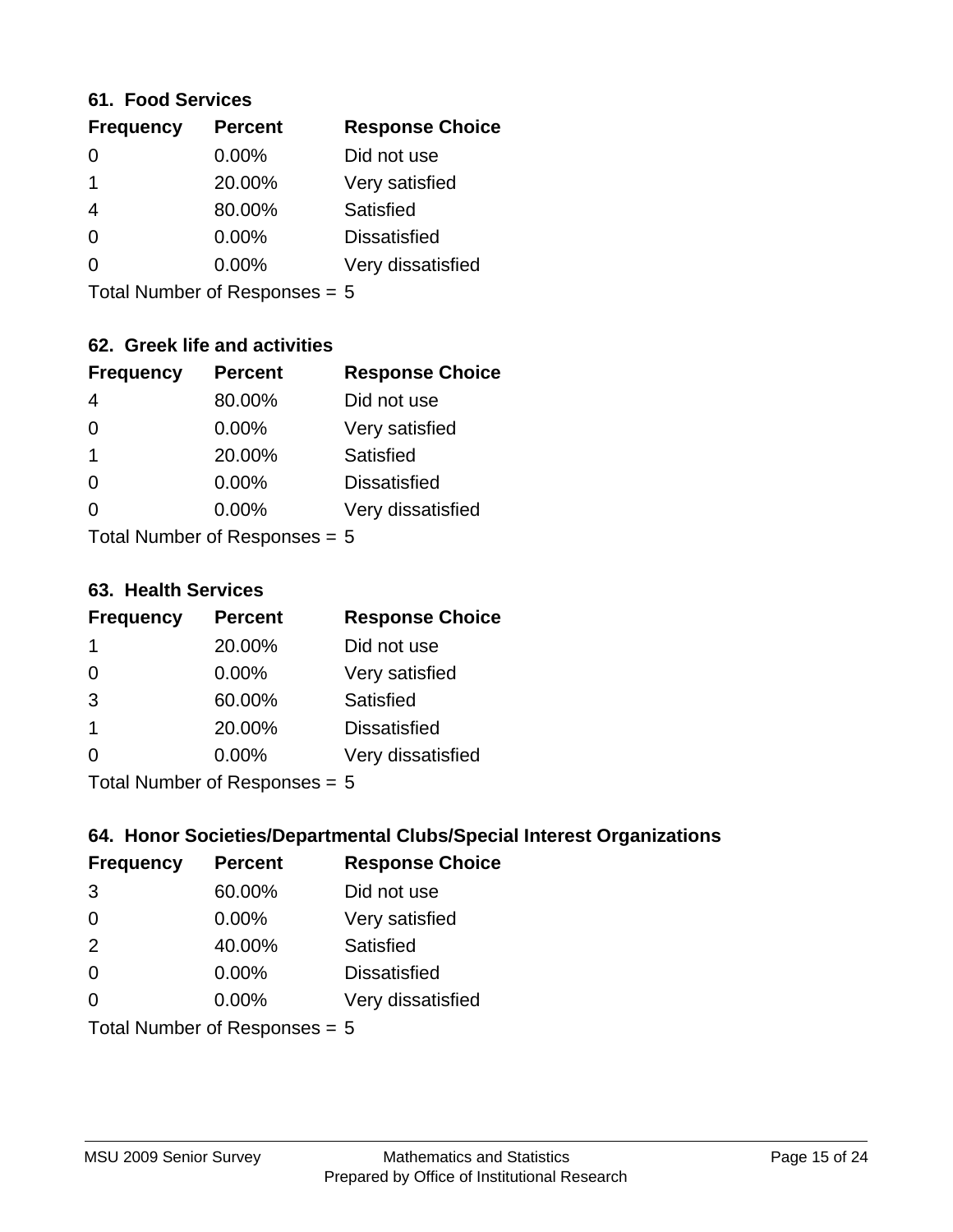#### **65. International Programs and activities**

| <b>Frequency</b> | <b>Percent</b> | <b>Response Choice</b> |
|------------------|----------------|------------------------|
|                  | 80.00%         | Did not use            |
| 0                | 0.00%          | Very satisfied         |
| 1                | 20.00%         | Satisfied              |
|                  | $0.00\%$       | <b>Dissatisfied</b>    |
|                  | $0.00\%$       | Very dissatisfied      |
|                  |                |                        |

Total Number of Responses = 5

### **66. International student support services**

| <b>Frequency</b>          | <b>Percent</b> | <b>Response Choice</b> |
|---------------------------|----------------|------------------------|
| 5                         | 100.00%        | Did not use            |
| 0                         | 0.00%          | Very satisfied         |
| $\Omega$                  | $0.00\%$       | Satisfied              |
| $\Omega$                  | 0.00%          | <b>Dissatisfied</b>    |
| 0                         | 0.00%          | Very dissatisfied      |
| Total Number of Desponses |                |                        |

Total Number of Responses = 5

#### **67. Intramural Sports and Recreation**

| <b>Frequency</b> | <b>Percent</b>            | <b>Response Choice</b> |
|------------------|---------------------------|------------------------|
| -1               | 20.00%                    | Did not use            |
| 2                | 40.00%                    | Very satisfied         |
| -1               | 20.00%                    | Satisfied              |
| -1               | 20.00%                    | <b>Dissatisfied</b>    |
| $\Omega$         | 0.00%                     | Very dissatisfied      |
|                  | Total Number of DoEROR 0. |                        |

Total Number of Responses = 5

### **68. Lowry Center/Community College**

| <b>Frequency</b> | <b>Percent</b>                  | <b>Response Choice</b> |
|------------------|---------------------------------|------------------------|
| 4                | 80.00%                          | Did not use            |
| -1               | 20.00%                          | Very satisfied         |
| $\Omega$         | 0.00%                           | <b>Satisfied</b>       |
| $\Omega$         | 0.00%                           | <b>Dissatisfied</b>    |
| $\Omega$         | $0.00\%$                        | Very dissatisfied      |
|                  | Total Number of Responses = $5$ |                        |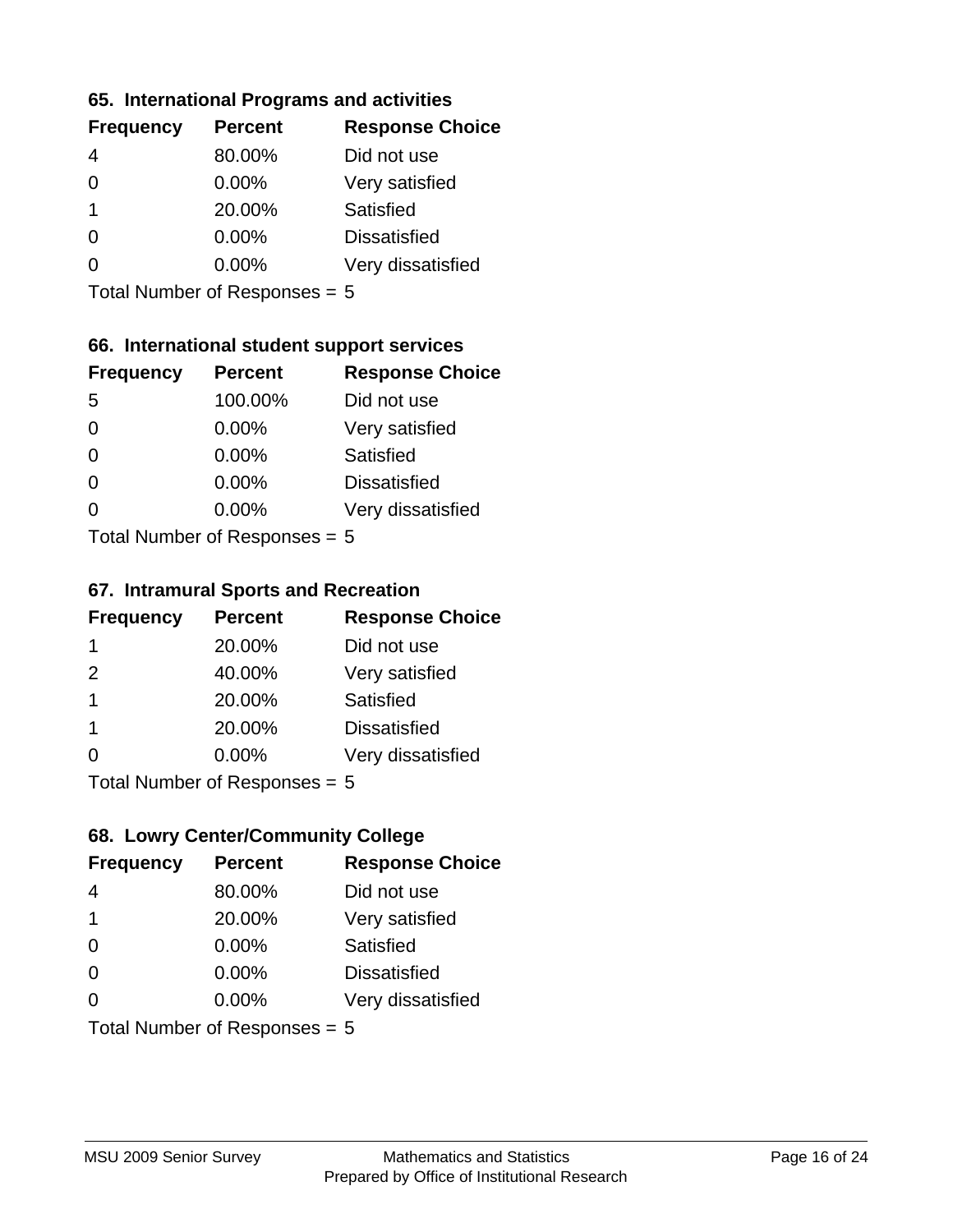### **69. Library**

| <b>Frequency</b> | <b>Percent</b> | <b>Response Choice</b> |
|------------------|----------------|------------------------|
| 0                | 0.00%          | Did not use            |
| $\mathcal{P}$    | 40.00%         | Very satisfied         |
| 3                | 60.00%         | Satisfied              |
| $\Omega$         | 0.00%          | <b>Dissatisfied</b>    |
| ∩                | $0.00\%$       | Very dissatisfied      |
|                  |                |                        |

Total Number of Responses = 5

### **70. MAP Report**

| <b>Frequency</b>                | <b>Percent</b> | <b>Response Choice</b> |
|---------------------------------|----------------|------------------------|
| $\Omega$                        | $0.00\%$       | Did not use            |
| 2                               | 40.00%         | Very satisfied         |
| 3                               | 60.00%         | Satisfied              |
| $\Omega$                        | 0.00%          | <b>Dissatisfied</b>    |
| 0                               | 0.00%          | Very dissatisfied      |
| Total Number of Responses = $5$ |                |                        |

#### **71. MSU Web site**

| <b>Frequency</b> | <b>Percent</b>                  | <b>Response Choice</b> |
|------------------|---------------------------------|------------------------|
| $\Omega$         | $0.00\%$                        | Did not use            |
| $\overline{4}$   | 80.00%                          | Very satisfied         |
| $\Omega$         | 0.00%                           | <b>Satisfied</b>       |
| $\Omega$         | 0.00%                           | <b>Dissatisfied</b>    |
| 1                | 20.00%                          | Very dissatisfied      |
|                  | Total Number of Responses $= 5$ |                        |

### **72. NCAA Sports**

| <b>Frequency</b> | <b>Percent</b>                  | <b>Response Choice</b> |
|------------------|---------------------------------|------------------------|
| 3                | 60.00%                          | Did not use            |
| 2                | 40.00%                          | Very satisfied         |
| $\Omega$         | 0.00%                           | Satisfied              |
| $\Omega$         | $0.00\%$                        | <b>Dissatisfied</b>    |
| $\Omega$         | 0.00%                           | Very dissatisfied      |
|                  | Total Number of Responses = $5$ |                        |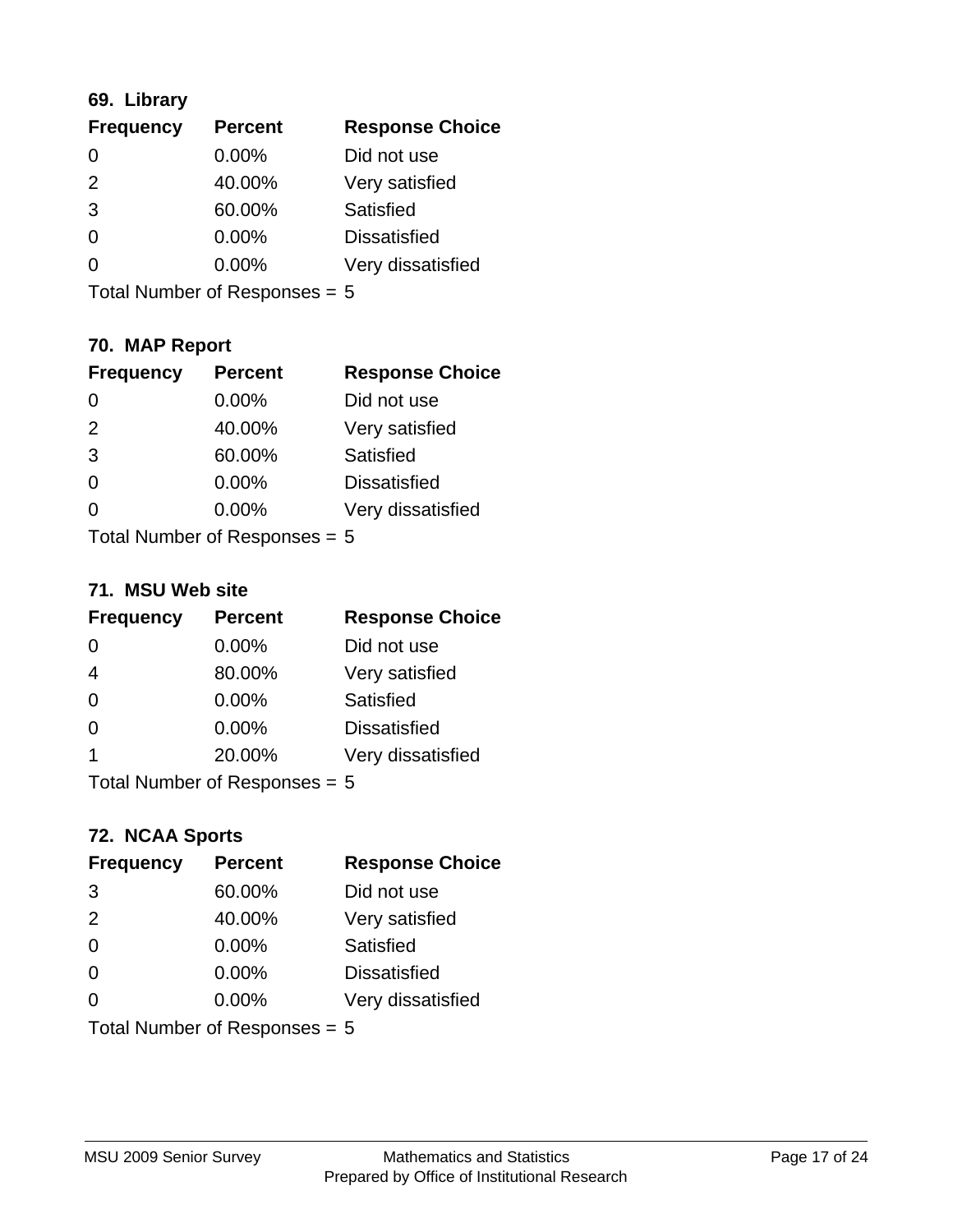#### **73. Online courses that are not e-study**

| <b>Frequency</b> | <b>Percent</b> | <b>Response Choice</b> |
|------------------|----------------|------------------------|
|                  | 80.00%         | Did not use            |
|                  | 0.00%          | Very satisfied         |
| 1                | 20.00%         | Satisfied              |
|                  | $0.00\%$       | <b>Dissatisfied</b>    |
|                  | $0.00\%$       | Very dissatisfied      |
|                  |                |                        |

Total Number of Responses = 5

### **74. Racer Touch Registration**

| <b>Frequency</b>           | <b>Percent</b> | <b>Response Choice</b> |
|----------------------------|----------------|------------------------|
| 0                          | $0.00\%$       | Did not use            |
| 3                          | 60.00%         | Very satisfied         |
| 1                          | 20.00%         | <b>Satisfied</b>       |
| 0                          | 0.00%          | <b>Dissatisfied</b>    |
| 1                          | 20.00%         | Very dissatisfied      |
| Total Number of Deepersoon |                |                        |

Total Number of Responses = 5

### **75. Residential College programming and activities**

| <b>Frequency</b>            | <b>Percent</b> | <b>Response Choice</b> |
|-----------------------------|----------------|------------------------|
| 2                           | 40.00%         | Did not use            |
| 2                           | 40.00%         | Very satisfied         |
| $\mathbf 1$                 | 20.00%         | Satisfied              |
| $\Omega$                    | 0.00%          | <b>Dissatisfied</b>    |
| $\Omega$                    | 0.00%          | Very dissatisfied      |
| Total Number of Despanses E |                |                        |

Total Number of Responses = 5

### **76. Scholarships/grants/student employment**

| <b>Frequency</b> | <b>Percent</b>                | <b>Response Choice</b> |
|------------------|-------------------------------|------------------------|
| $\Omega$         | 0.00%                         | Did not use            |
| 2                | 40.00%                        | Very satisfied         |
| 3                | 60.00%                        | <b>Satisfied</b>       |
| $\Omega$         | 0.00%                         | <b>Dissatisfied</b>    |
| $\Omega$         | 0.00%                         | Very dissatisfied      |
|                  | Total Number of Responses = 5 |                        |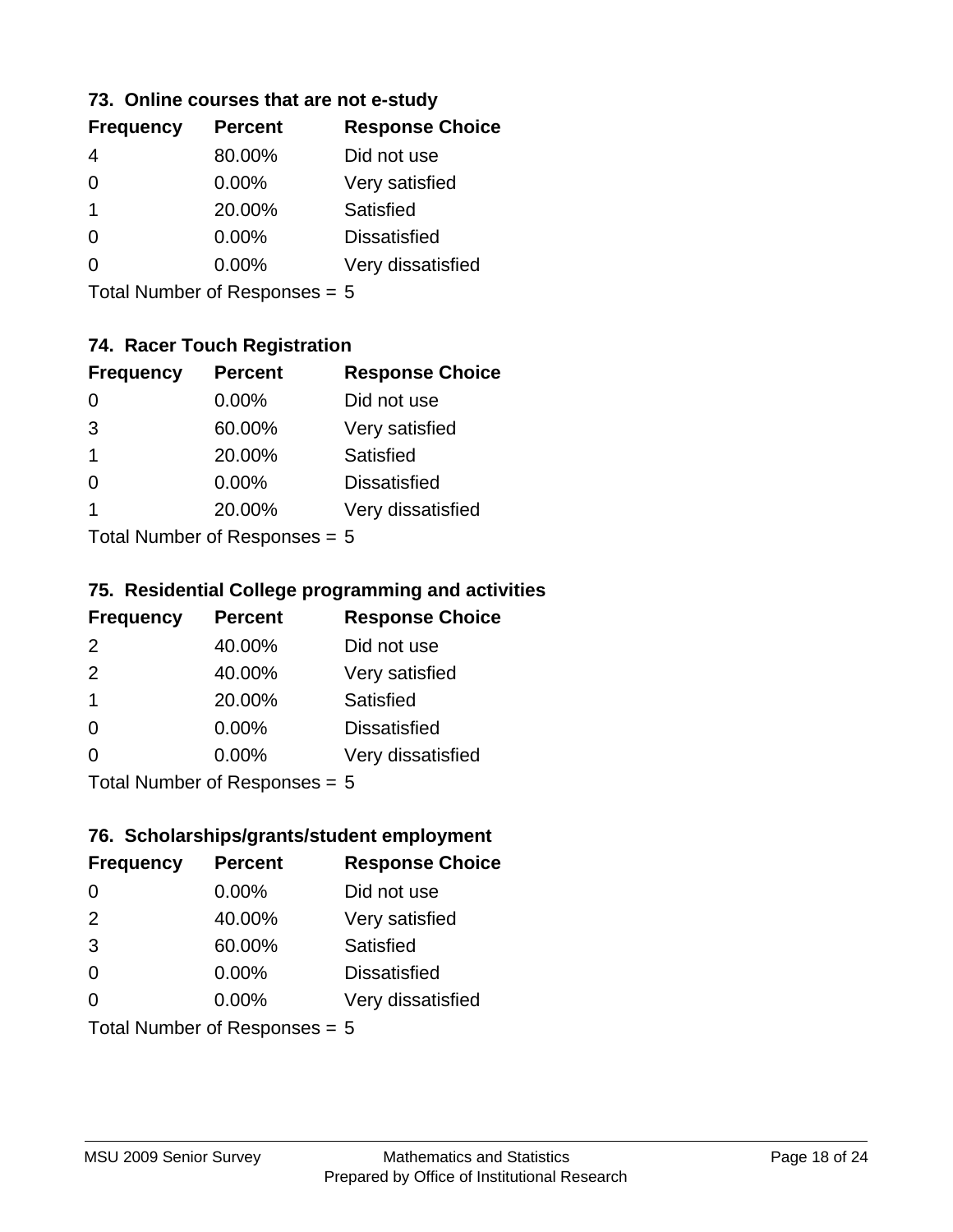#### **77. Security Services**

| <b>Frequency</b> | <b>Percent</b> | <b>Response Choice</b> |
|------------------|----------------|------------------------|
| 3                | 60.00%         | Did not use            |
| 0                | 0.00%          | Very satisfied         |
| 2                | 40.00%         | Satisfied              |
| $\Omega$         | $0.00\%$       | <b>Dissatisfied</b>    |
|                  | $0.00\%$       | Very dissatisfied      |
|                  |                |                        |

Total Number of Responses = 5

### **78. Services for non-traditional students**

| <b>Frequency</b>          | <b>Percent</b> | <b>Response Choice</b> |
|---------------------------|----------------|------------------------|
| -5                        | 100.00%        | Did not use            |
| 0                         | 0.00%          | Very satisfied         |
| $\Omega$                  | $0.00\%$       | <b>Satisfied</b>       |
| $\Omega$                  | $0.00\%$       | <b>Dissatisfied</b>    |
| 0                         | 0.00%          | Very dissatisfied      |
| Total Number of Desponses |                |                        |

Total Number of Responses = 5

### **79. Student Support Services (Trio)**

| <b>Frequency</b>          | <b>Percent</b> | <b>Response Choice</b> |
|---------------------------|----------------|------------------------|
| 4                         | 80.00%         | Did not use            |
| $\Omega$                  | $0.00\%$       | Very satisfied         |
| $\overline{\mathbf{1}}$   | 20.00%         | Satisfied              |
| $\Omega$                  | $0.00\%$       | <b>Dissatisfied</b>    |
| $\Omega$                  | 0.00%          | Very dissatisfied      |
| Total Number of Desponses |                |                        |

Total Number of Responses = 5

### **80. Student PIN System**

| <b>Frequency</b>              | <b>Percent</b> | <b>Response Choice</b> |
|-------------------------------|----------------|------------------------|
| 0                             | 0.00%          | Did not use            |
| 3                             | 60.00%         | Very satisfied         |
| 2                             | 40.00%         | Satisfied              |
| $\Omega$                      | $0.00\%$       | <b>Dissatisfied</b>    |
| $\Omega$                      | $0.00\%$       | Very dissatisfied      |
| Total Number of Responses = 5 |                |                        |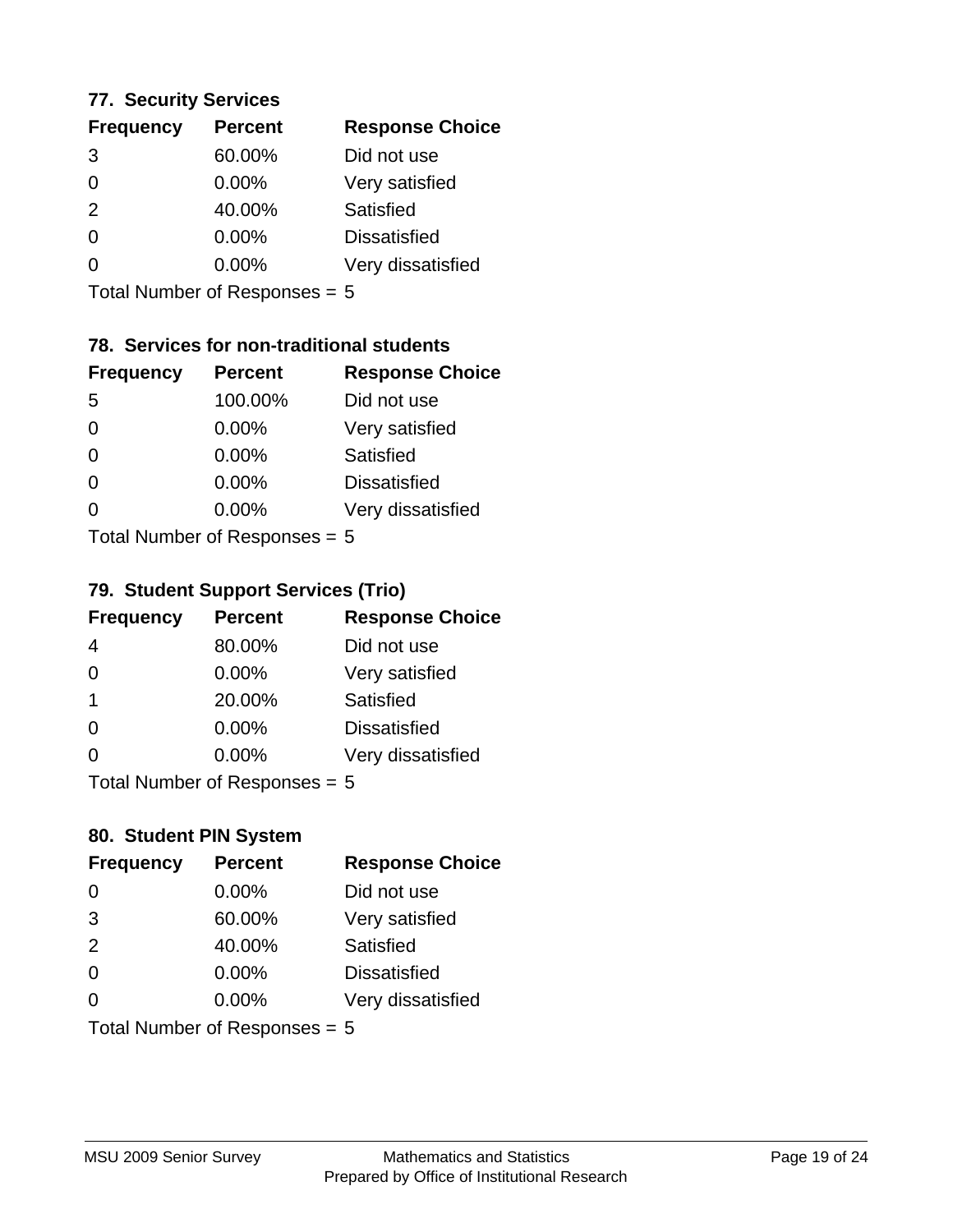### **81. Student Records/Transcript Services**

| <b>Percent</b> | <b>Response Choice</b> |
|----------------|------------------------|
| 0.00%          | Did not use            |
| 40.00%         | Very satisfied         |
| 60.00%         | Satisfied              |
| 0.00%          | <b>Dissatisfied</b>    |
| $0.00\%$       | Very dissatisfied      |
|                |                        |

Total Number of Responses = 5

### **82. Computer and Internet access for study and research needs**

| <b>Frequency</b> | <b>Percent</b>                                                     | <b>Response Choice</b> |
|------------------|--------------------------------------------------------------------|------------------------|
| 0                | 0.00%                                                              | Did not use            |
| 3                | 60.00%                                                             | Very satisfied         |
| 2                | 40.00%                                                             | Satisfied              |
| $\Omega$         | 0.00%                                                              | <b>Dissatisfied</b>    |
| ∩                | 0.00%                                                              | Very dissatisfied      |
|                  | $T$ at all Message and $R$ $\sim$ and $\sim$ and $\sim$ and $\sim$ |                        |

Total Number of Responses = 5

#### **83. Women's Center**

| <b>Frequency</b> | <b>Percent</b>             | <b>Response Choice</b> |
|------------------|----------------------------|------------------------|
| 5                | 100.00%                    | Did not use            |
| $\Omega$         | $0.00\%$                   | Very satisfied         |
| $\Omega$         | $0.00\%$                   | Satisfied              |
| $\Omega$         | 0.00%                      | <b>Dissatisfied</b>    |
| $\Omega$         | 0.00%                      | Very dissatisfied      |
|                  | Total Number of Deepersoon |                        |

Total Number of Responses = 5

### **84. To what extent did you participate in Residential College activities?**

| <b>Frequency</b> | <b>Percent</b>              | <b>Response Choice</b> |
|------------------|-----------------------------|------------------------|
|                  | 20.00%                      | Did not participate    |
| $\mathcal{P}$    | 40.00%                      | Frequently             |
|                  | 20.00%                      | Occasionally           |
|                  | 20.00%                      | Seldom                 |
|                  | $Total Number of Denonce -$ |                        |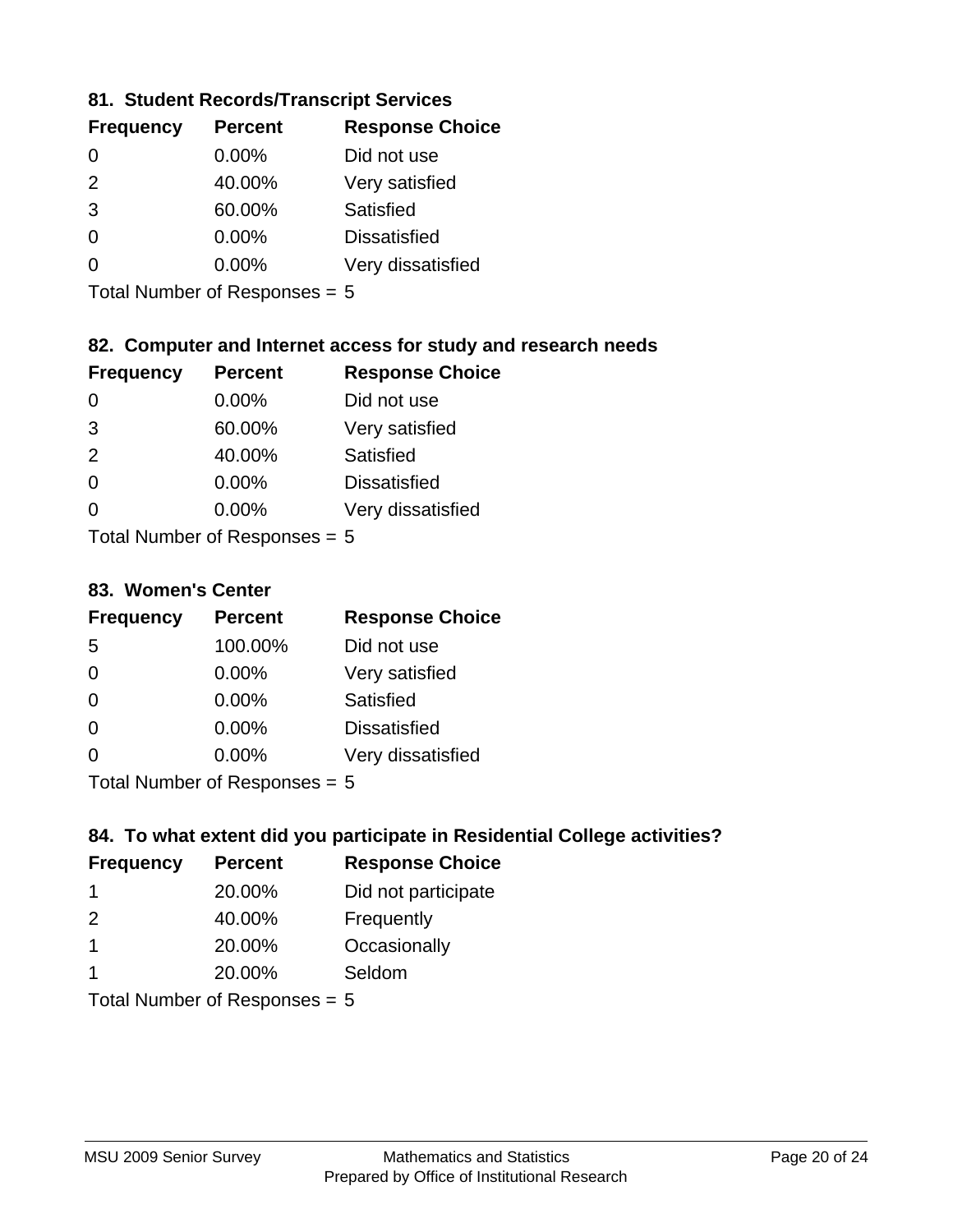| <b>Frequency</b> | <b>Percent</b> | <b>Response Choice</b>                 |
|------------------|----------------|----------------------------------------|
| 0                | $0.00\%$       | Not familiar with Residential Colleges |
| 3                | 60.00%         | Very positive                          |
| $\overline{2}$   | 40.00%         | <b>Positive</b>                        |
| $\overline{0}$   | 0.00%          | <b>Negative</b>                        |
| $\overline{0}$   | $0.00\%$       | Very negative                          |
|                  |                |                                        |

**85. Which phrase best describes your opinion of Residential Colleges?**

Total Number of Responses = 5

### **Questions 86-95**

**University Graduate." Please indicate how effective your MSU experience was in The University has formulated ten desired "Characteristics of the Murray State enhancing your abilities in each area.**

**86. Engage in mature, independent and creative thought and express that thought effectively in oral and written communication;**

| <b>Frequency</b> | <b>Percent</b> | <b>Response Choice</b> |
|------------------|----------------|------------------------|
| $\mathcal{P}$    | 40.00%         | Very effective         |
| 3                | 60.00%         | Effective              |
| $\Omega$         | 0.00%          | Ineffective            |
| ∩                | $0.00\%$       | Very ineffective       |

Total Number of Responses = 5

**87. Understand and apply the critical and scientific methodologies that** 

**academic disciplines employ to discover knowledge and ascertain its validity;**

| <b>Frequency</b> | <b>Percent</b> | <b>Response Choice</b> |
|------------------|----------------|------------------------|
| 2                | 40.00%         | Very effective         |
| 3                | 60.00%         | Effective              |
| $\Omega$         | 0.00%          | Ineffective            |
| $\Omega$         | 0.00%          | Very ineffective       |
|                  |                |                        |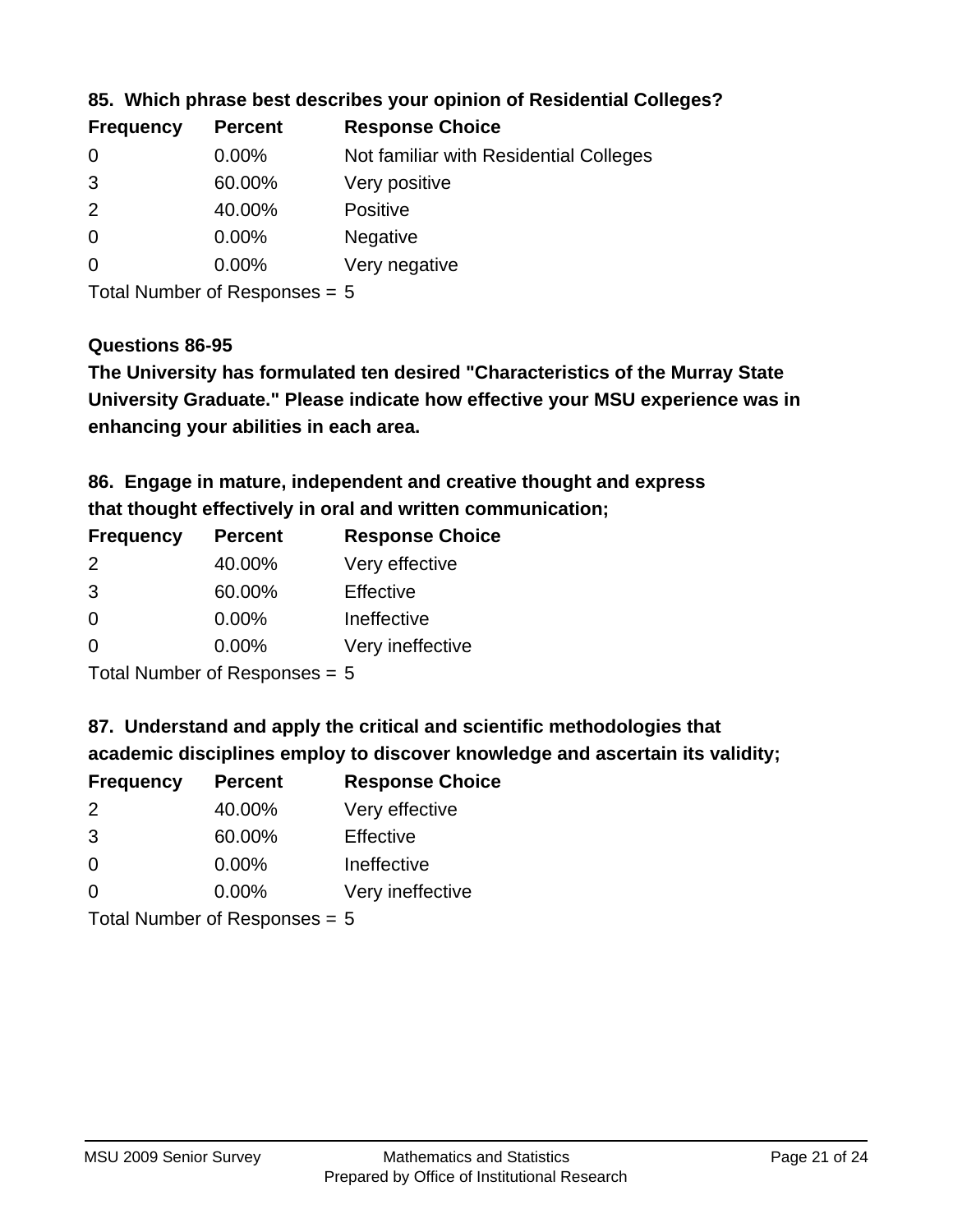# **88. Apply sound standards of information gathering, analysis and**

| evaluation to reach logical decisions; |  |
|----------------------------------------|--|
|----------------------------------------|--|

| <b>Frequency</b> | <b>Percent</b> | <b>Response Choice</b> |
|------------------|----------------|------------------------|
| 3                | 60.00%         | Very effective         |
| $\mathcal{P}$    | 40.00%         | Effective              |
| $\Omega$         | $0.00\%$       | Ineffective            |
| $\Omega$         | $0.00\%$       | Very ineffective       |

Total Number of Responses = 5

# **89. Understand the roles and applications of science and technology in the solution of the problems of a changing world;**

| <b>Frequency</b> | <b>Percent</b> | <b>Response Choice</b> |
|------------------|----------------|------------------------|
| 3                | 60.00%         | Very effective         |
| $\mathcal{P}$    | 40.00%         | Effective              |
| $\Omega$         | 0.00%          | Ineffective            |
| $\Omega$         | 0.00%          | Very ineffective       |
|                  |                |                        |

Total Number of Responses = 5

# **90. Demonstrate a critical understanding of the world's historical, literary, philosophical, and artistic traditions;**

| <b>Frequency</b> | <b>Percent</b> | <b>Response Choice</b> |
|------------------|----------------|------------------------|
| $\mathcal{P}$    | 40.00%         | Very effective         |
| 3                | 60.00%         | Effective              |
| $\Omega$         | 0.00%          | Ineffective            |
| ∩                | 0.00%          | Very ineffective       |
|                  |                |                        |

Total Number of Responses = 5

# **91. Understand the dynamics of cultural diversity, of competing economic and political systems, and of complex moral and ethical issues;**

| <b>Frequency</b> | <b>Percent</b>                  | <b>Response Choice</b> |
|------------------|---------------------------------|------------------------|
| 3                | 60.00%                          | Very effective         |
| $\mathcal{P}$    | 40.00%                          | Effective              |
| $\Omega$         | $0.00\%$                        | Ineffective            |
| $\Omega$         | $0.00\%$                        | Very ineffective       |
|                  | Total Number of Responses = $5$ |                        |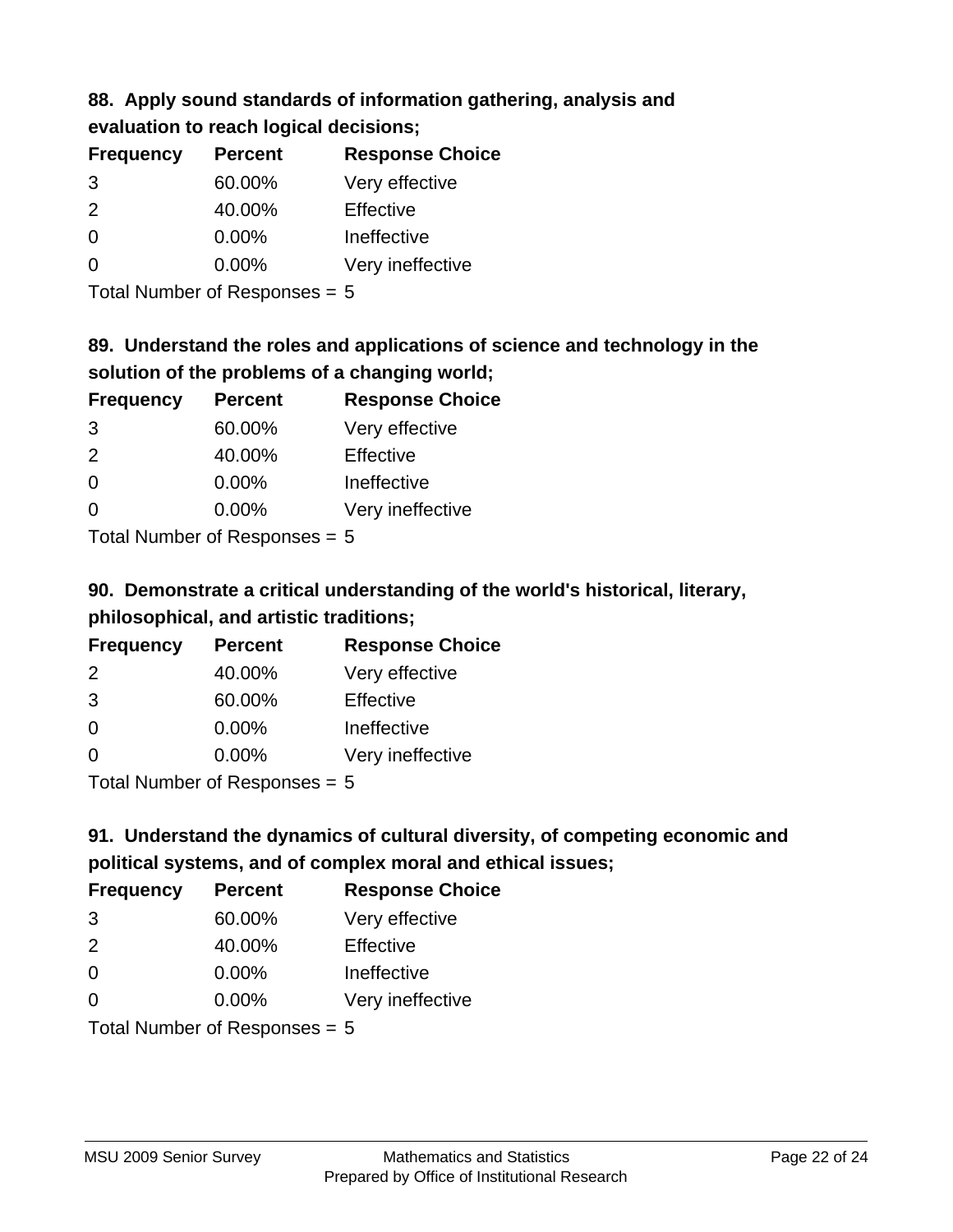### **92. Understand the nature of and engage in ethical behavior and**

### **responsible citizenship;**

| <b>Frequency</b> | <b>Percent</b> | <b>Response Choice</b> |
|------------------|----------------|------------------------|
| 4                | 80.00%         | Very effective         |
|                  | 20.00%         | Effective              |
| 0                | $0.00\%$       | Ineffective            |
| ∩                | $0.00\%$       | Very ineffective       |
|                  |                |                        |

Total Number of Responses = 5

# **93. Understand the importance of the behaviors necessary to maintain a healthy lifestyle;**

| <b>Frequency</b> | <b>Percent</b> | <b>Response Choice</b> |
|------------------|----------------|------------------------|
| -1               | 20.00%         | Very effective         |
| 4                | 80.00%         | Effective              |
| $\Omega$         | 0.00%          | Ineffective            |
| $\Omega$         | 0.00%          | Very ineffective       |
|                  |                |                        |

Total Number of Responses = 5

### **94. Demonstrate mastery of a chosen field of study; and**

| <b>Frequency</b> | <b>Percent</b> | <b>Response Choice</b> |
|------------------|----------------|------------------------|
| 3                | 60.00%         | Very effective         |
| $\mathcal{P}$    | 40.00%         | Effective              |
| $\Omega$         | $0.00\%$       | Ineffective            |
| 0                | $0.00\%$       | Very ineffective       |
|                  |                |                        |

Total Number of Responses = 5

### **95. Value intellectual pursuit and continuous learning in a changing world.**

| <b>Frequency</b> | <b>Percent</b> | <b>Response Choice</b> |
|------------------|----------------|------------------------|
| 3                | 60.00%         | Very effective         |
| $\mathcal{P}$    | 40.00%         | Effective              |
| $\Omega$         | 0.00%          | Ineffective            |
| ∩                | 0.00%          | Very ineffective       |
|                  |                |                        |